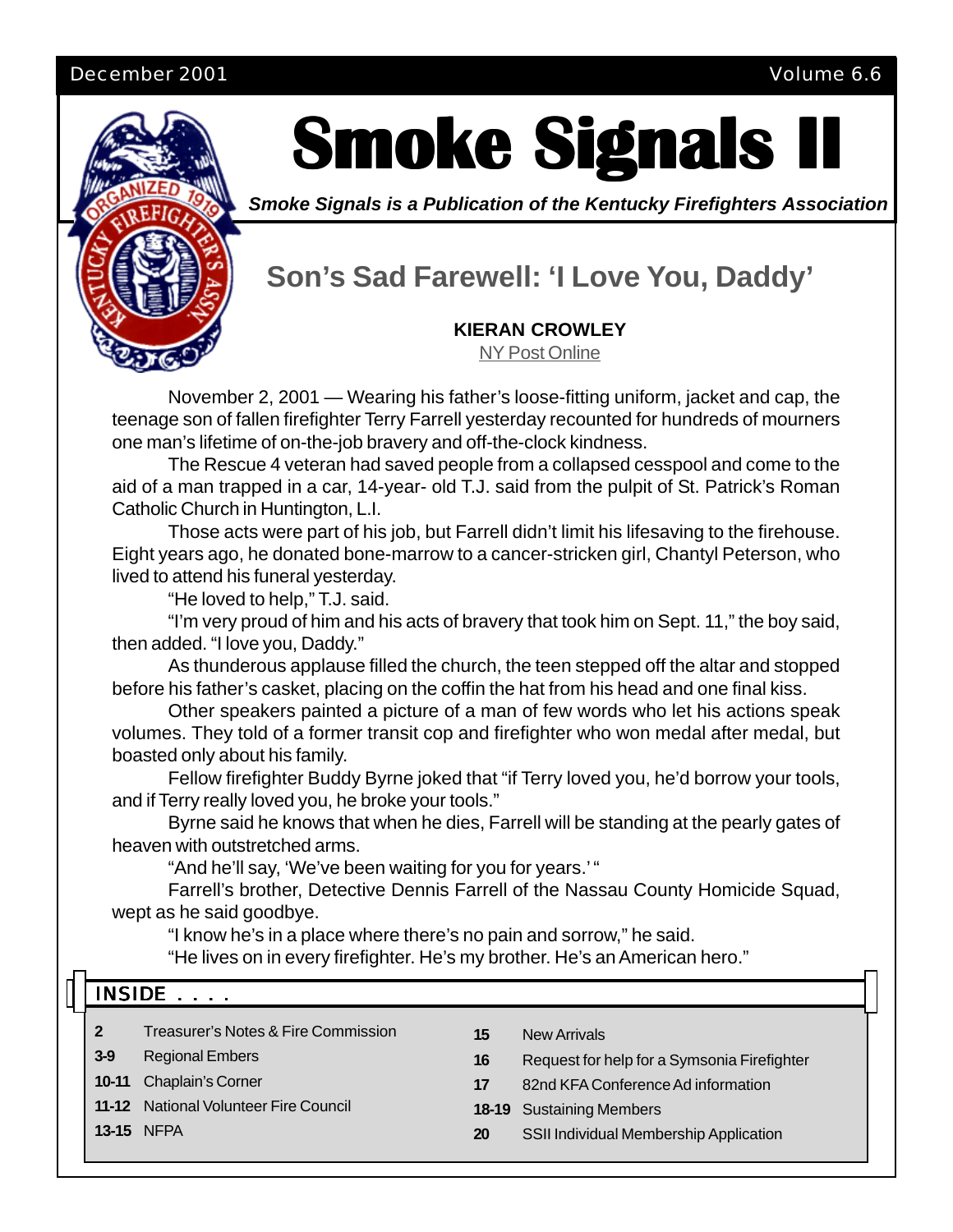Treasurer's Notes



Thanks to departments that have already mailed in their 2001-2002 dues. The membership dues are \$75.00 and run from October 1<sup>st</sup> 2001 through September 30<sup>th</sup>, 2002. With the Kentucky General Assembly meeting beginning after the first of the year, we need every department to be a dues paying member.

In addition to legislative activities, your membership dues support many KFA efforts, including the KFA web page and the newsletter that you are currently reading.

Gerald Stewart and Sylvan Smith will again be representing your Association and your department during the 2002 General Assembly. The membership voted on the top five legislative issues during the Association's Conference in August, but you can be assured there will be many more issues that will impact our departments and we want to have someone in Frankfort daily representing us.

The Fire and Life Safety Education Committee meeting is scheduled for November 29<sup>th</sup> while this issue of Smoke Signals is at the printer. Reading the news of the fire related deaths in Pike County and Russell County reminds us we still have important fire safety education work to do. If your department is not involved in this Committee I encourage you to contact Joe Stambush or a member of the Committee and become involved.

We welcome GovernmentFirst as a new sustaining member. James M. Everett is the President and CEO. GovernmentFirst has already become a good partner to the fire service as they sponsored the USFA Fire Grants seminar in Frankfort back in the summer when we were all needing concrete information on the application process.

Robin and I wish each of you a Merry Christmas and Happy New Year!

Your Treasurer,

**Bryant Stiles**

FIRE COMMISSION

Walter J. Lage Division Director, State Fire Commission

#### *Mark Your Calendar*

Start making plans now to attend the 2002 State Fire School in Lexington, June 3,4,and 5 2002 Planning has begun and several new classes will be added with others under consideration. Watch your mail in March and April for registration information.

For those that participate in the incentive program, please remember that in order to receive your incentive funds in a timely manner, your request should be in the Fire Commission office by the 5<sup>th</sup> of each month.

If you are applying for a low interest loan from the Fire Commission, the Loan Committee strongly recommends that you do not commit any funds (down payment) towards any purchase prior to your loan being reviewed and approved by the Loan Committee. A decision on your part to commit funds to a project prior to loan approval will not impact the decision of the Loan Committee.

Members of the Fire Commission Staff ( Ronnie Day and Wayne Mullannix ) along with the President of the Kentucky Firefighters Association accompanied the families of Kentucky Firefighters that died in the line-of-duty to the national Fire Academy for the annual National Fallen Firefighters Memorial. Let us all work together towards the ultimate and achievable goal of zero firefighter deaths and one day attend this service as observers only and not participants.

Please remember that the Fire Commission has moved to Lexington. Any correspondence should be sent to the Lexington office and not the Fire Marshall's office in Frankfort. Our address is: 2750 Research Park Drive- Barn Annex, P.O. Box 14092, Lexington, Kentucky 40512-4092. Our telephone numbers are: toll free 1-800-782-6823 and Fax is 859-246-3484.

Web page address – www.kctcs.net/ kyfirecommission. To enter training hours via the internet – http;//kyfiretraining.kctcs.net

by Bryant Stiles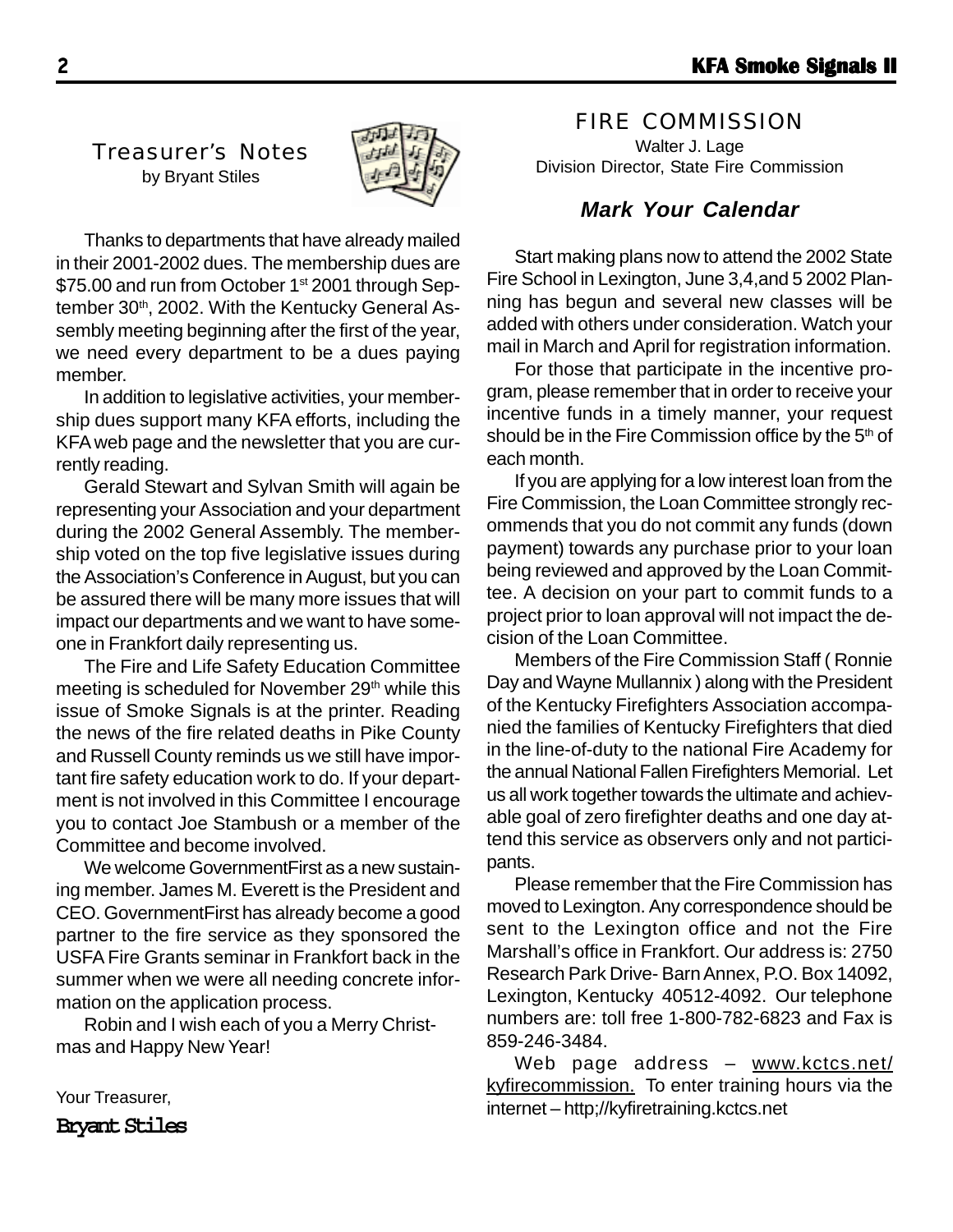## *REGIONAL EMBERS*

## Jackson Purchase Firefighters Association

Troy Newcomb, President

Greetings from "Far Western Kentucky" and the Jackson Purchase Firefighters Association. It has been two months to the date since the terrorist attack on the United States of America and the American people. Every American across this great nation of ours has been affected in some manner. From our neighbors in New York and Washington to the smallest town and village in remote, rural America all of our lives have been touched by the tragic events of September 11, 2001. Most of us have experienced the full range of emotions since that fatal day in September. From shock and disbelief to anger and a thirst for revenge. We have prayed daily for America; for all of those who lost their lives, especially our brother firefighters and law enforcement personnel, the family members and friends of those who died, the workers still operating daily at ground zero and for President Bush and his staff. And yes some good Christian people in American have even found it in their hearts to pray for the terrorist. There has been a definite resurgence in prayer, patriotism and flag waving across this great nation. (Thank Goodness)

Where do we go from here? We continue to do the same things we have done, in abundance, since September 11; the same things that we should have been doing prior to September 11. We must pray daily for these United States and all of her people, where ever they may be. We must continue to pray for all of those that lost their lives. But we must pray harder for those family members, children and friends that they left behind. We must pray for all of the personnel at ground zero on a daily basis, that they may complete their job and thus provide closure for themselves and the families that lost love ones. We must continually pray for all of our military personnel regardless of which theatre they are in. And we must pray daily for President Bush and his staff that they might continue to receive the proper intelligence regarding our "New War" and continue to make the proper decisions regarding the out come of this war. We must remain ever vigilant concerning terrorism and terrorist acts but we must not let these attacks or the terrorist rule our lives. And may we never again become complacent concerning prayer, patriotism and flag waving in the United States. My hope and belief is that prayer, patriotism and flag waving will continue to grow as long as there are Americans in America. God Bless the USA!

The JPFA fourth quarter meeting and election of officers was conducted on November 6, 2001 at the Clinton Fire Department in Clinton, Kentucky. President Matt Walker provided the group with an excellent meal and all in attendance were sufficiently filled and enjoyed the fare tremendously. New JPFA officers elected for the coming year are:

- President: Troy Newcomb *Grand Lakes Fire Department*
- 1<sup>st</sup> Vice President: Karen Freeman *Possum Trot/Sharpe Fire Dept*
- 2<sup>nd</sup> Vice President: Steve Kyle *Paducah Fire Department*
- Treasurer: Missy Newcomb *Grand Lakes Fire Department*
- Secretary: Deb Hartz *Fulton Fire Department*
- Sgt. At Arms: Lynn Howell *Symsonia Fire Department*
- PIO: Jim Hartz *Fulton Fire Dept*

Congratulations to all of these personnel who have been elected to serve in these positions of leadership for the coming year. Every member of the JPFA should give these people a pat on the back and should pledge to support them with our presence, our talents and our knowledge during the coming year. And a heartfelt thanks to President Matt Walker for his leadership during the past year. Matt was presented a plaque by Troy Newcomb.

Chairman Gerald Stewart of the Kentucky Fire Commission was in attendance and presented the group an update on the upcoming legislative issues. It looks like it could be a "Hot Time" in Frankfort dur-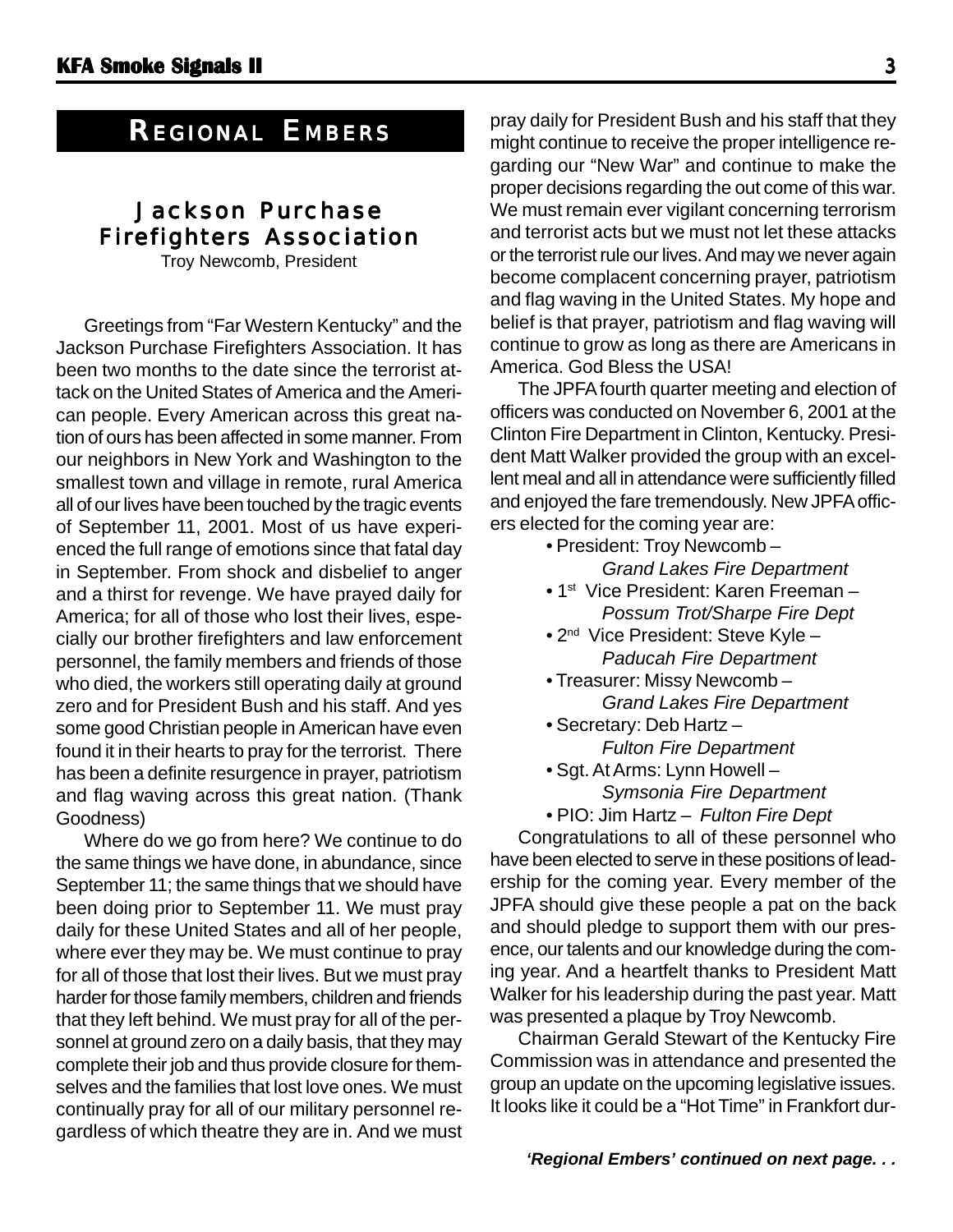#### *'Regional Embers' continued . . .*

ing the legislative session. Stay tuned to the KFA Webb Site (http//www.kyfa.org) for updated information on legislation that effects the fire service. And as always help **SPREAD THE WORD** in the KFA. Make a pledge to your self and your fire department that you will stay abreast of the KFA legislative issues and that you will keep your department informed. That is really not much to ask for considering all of the benefits that the KFA provides the Kentucky Firefighters.

Paul Billings presented a resolution at the meeting that would increase the JPFA quarterly membership meetings from four (4) per year to six (6) meeting per year. The proposal suggests that the JPFA membership meetings be conducted the first Tuesday of the month in January, March, May, July, September and November. The resolution was presented to the E board and those members present. Copies of the resolution have been sent to all member departments via e-mail and snail mail. The resolution will be presented at the regular scheduled meeting in February for a vote of the full membership.

JPFA Treasurer Missy Newcomb will be sending out dues notices the second week in January for the 2002 JPFA dues. Remember that we changed our dues scheduled this year. The dues are payable in January and they cover the period from January 1, 2002 through December 31, 2002. Please pay your dues promptly. Only one notice will be sent.

Plans for the 2002 Annual JPFA Spring School are progressing very well. The dates for the school are **March 23-24, 2002 in Paducah, Kentucky**. Mark your calendars now and plan on being there. The JPFA needs help with selling ads for the school program book. Contact Jim Hartz at the Fulton Fire Department for additional information.

And last but certainly not least, the JPFA would like to take this opportunity to wish everyone a happy and safe holiday season. President Bush has ask that the American people try to return to a normal life style. And what better time of year to work on this than the holiday season. We have so much to be thankful for even with the events of September 11, 2001 and the aftermath of that terrible day. Always be thankful for your many blessings; remember all of those that are less fortunate and provide help in any manner that you can; remember why we celebrate the Christmas season; be proud to be an American and continue to wave that American flag! God Bless America!

### Pennyrile Fire and Rescue Association

Red Howton, President

Greetings from the big city of Marion Ky. When I wrote our last news letter the events of September 11<sup>th</sup> had not occurred. Our Association along with everyone else was deeply saddened by the loss of so many emergency personnel and innocent people. We hope and pray that this or anything like this will never happen again.

We had a great meeting at South Road Fire Department in Trigg Co. on October 10th. I would like to thank South Road for their great hospitality and especially the bar-b-que chicken and fixings. A special thanks to Chief Schafer and his wife Carole. (GREAT JOB) For those of you don't attend your Association meetings you never know when you might miss out on a great meal.

At the meeting our school committee gave a report on how the 2002 school was shaping up. It was decided to change our fall school to the first weekend in October. The 2002 school will be held at Caldwell County High School unless we happen to have the new training center finished. This is a list of the tentative classes-F/F Survival and Rescue-F/F Challenge-Vehicle Extrication-Wildland Fire Fighting 4hrs.-Meth Labs 4hrs.-Hard to get Hours-Making Mr Bubble and Fire Streams to the Max-Rural water Supply-EMS-Search and Rescue Basic 21hrs.-Search and Rescue Management-Confined Space Rescue-Basic 16hr. for new Recruits-Farm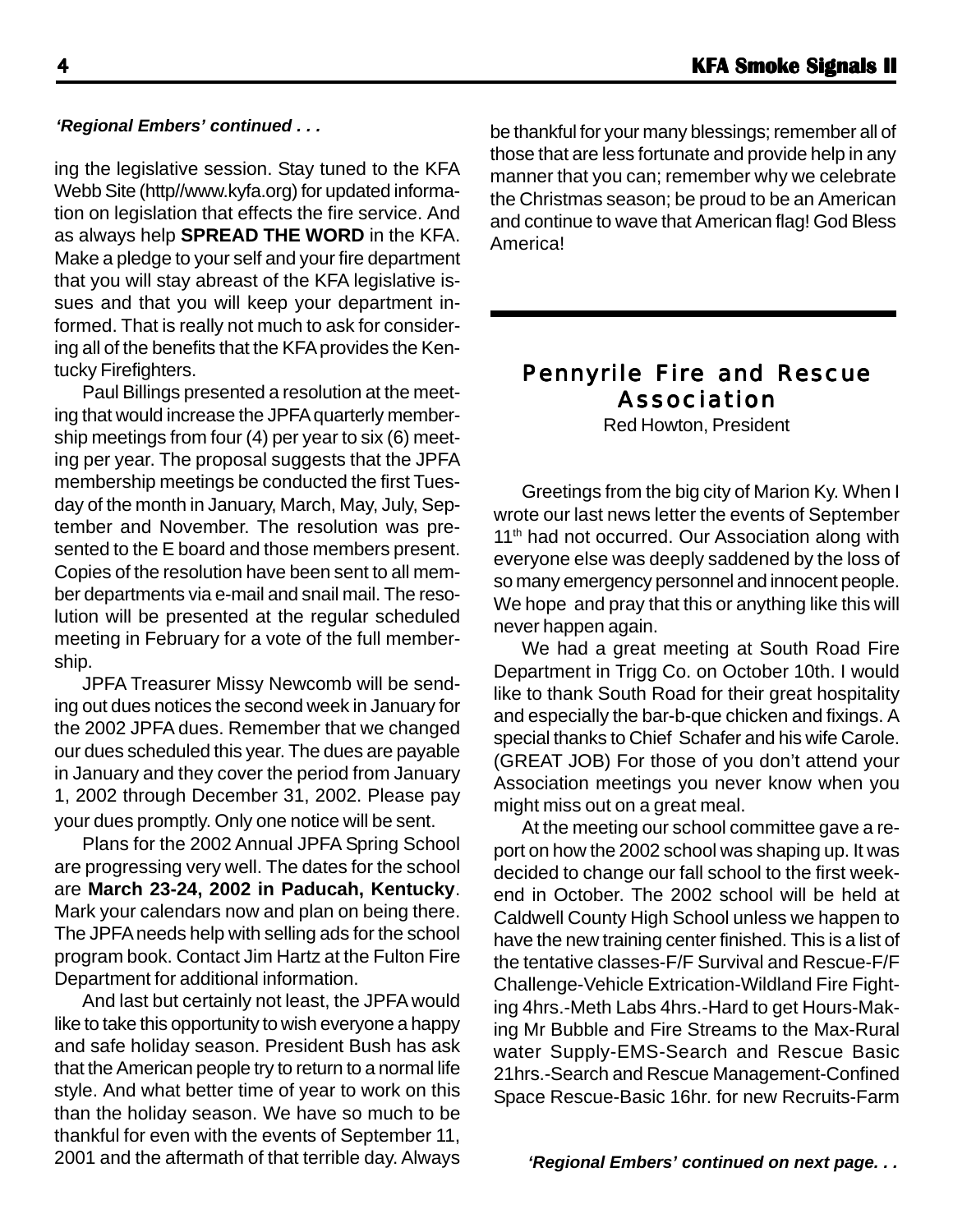#### *'Regional Embers' continued . . .*

Rescue and the Officers Round Table. We hope to have brochures out soon to give you ample time to plan to attend. We are also selling ads for our program, any fire department or business that would like to purchase an ad may contact Brent Thompson at 853-9404, myself at 965-4272 or Ed Schmidt at 365-4632.

At the last meeting we also voted to change our regular quarterly meetings to the first Wednesday night in each quarter starting with the meeting on January 2<sup>nd</sup> which is to be held at Grand Lakes Fire Department Station #2 at 6:30 p.m.

Captain Johnny Ezell was presented a plaque for his years of service to the Association and his work on the school during the past 6 years. THANKS Johnny for a job Well done.

I would urge every Fire Department, Rescue Squad and EMS Service in the Pennyrile that has not been attending the meetings to get involved and help us make this one of the greatest Associations in the state.

Yours for a safe response

**Red Howton**

President Pennyrile Fire and Rescue Association

## Green River Firefighters Association

Ed Schmidt, President

Green River was pleased to serve as host for KAPA's Annual Kentucky EMS Conference, held in Owensboro September 10-16. The 2001 EMS Conference had many highlights including the State EMS and Rescue Championships, the Kentucky Board of EMS meeting, the EMT Instructors Association's Conference, and the EMS Awards Banquet with Speaker of the House Jodie Richards and Lt. Governor Steve Henry in attendance. While the EMS Conference is sponsored by the Ambulance Providers Association, any agency that has EMS as part of their mission will benefit from attending. The 2002 EMS Conference is scheduled for September 9th-15th.

We send thanks to Jefferson County for inviting us again to be a part of their September Fire School. Green River's Burn Trailer and Smoke Maze Trailer were both in operation at the school. We have several departments from our region that send firefighters each year to this school.

Other news includes: The Webster County Fire School was held on the weekend of October 5<sup>th</sup>. Charles Brumfield has been named as the City of Henderson's new codes administrator. Wayne Hunsaker, past president of the Green River Association, has announced his intention to seek the office of Ohio County Judge Executive. Green River's trailers have been busy this fall traveling throughout Western Kentucky.

Over 200 attended the Terrorism Threat in Kentucky meeting held in Owensboro on November 9th. This was one of 16 programs being provided throughout Kentucky. Wayne Mullannix from the Fire Commission did an excellent job as he delivered the fire service portion of the program.

The Kentucky Association of Counties held their Conference in our region November 13<sup>th</sup>-17<sup>th</sup>. Ronnie Day was here with the Fire Commission / Fire Rescue Training booth. It was a good opportunity to remind county leaders of the importance of the fire service.

The 2002 Officers School is scheduled for the weekend of February 16<sup>th</sup>-17<sup>th</sup>. The addition of three National Fire Academy courses, provided by the Kentucky Fire Commission, is just one of the new features of the Officers School. We have produced a nine minute video on the Officers School and have provided a copy of each of the area Fire Rescue Training offices. If you are not attending the Officers School, we ask that your department take time to view this video as we hope that every department will take advantage of this training and fellowship.

From the Green River Officers, the Area 3 Staff and all our fire departments, we wish each of your firefighters Happy Holidays and look forward to seeing you in 2002!

**Ed Schmidt,** President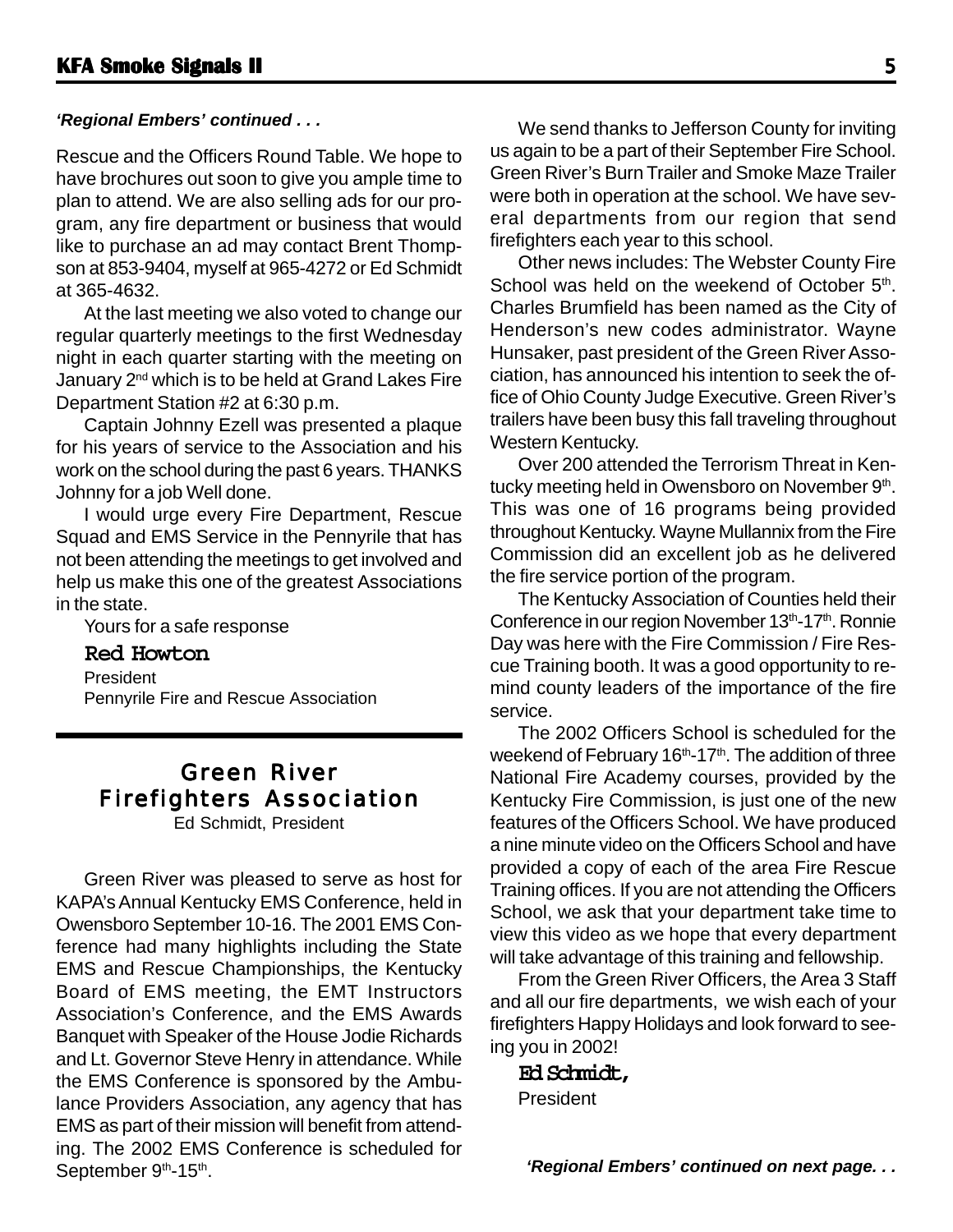

Dixie Firefighters Association Robbie Blanford, President

On October 25, 2001 the Dixie Firefighters celebrated a milestone in its 38-year history. On that date the Dixie held the dedication of its Emergency Response Memorial. This memorial is unlike any other we know of in Kentucky. The memorial itself is made from a 5 ft tall 3 feet in diameter solid red granite cylinder with a stainless steel



maltase cross on top. The granite is part of one of the pillars that was in front of Freedom Hall in Louisville that was removed during its renovation a few years ago. Two the right of the pillar is a sandstone post with a black granite inlay of the star-of-life representing EMS. On the left side is another sandstone post with a black granite inlay of the Jaws of Life representing rescue. The inscription on the center column reads "Dedicated to the memory of all who silently serve their community". It is a beautiful and fitting memorial to all firefighters who have served their community.

The idea for this type memorial was born out of a discussion between then KFA President Rick Games and Woody Will Dixie Treasurer. They were going to a meeting in Frankfort about the memorial back in 1996 and were discussing the qualifications for a name to be put on the wall. As Woody tells the story, it is about a hypothetical situation in which a young person joins a fire department one night and the next day is killed in a fire. This persons name will be on the wall forever and he was killed because he did something he was not trained to do. On the other hand a person that serves his department for 40 years but does not die in the line of duty is forgotten after the first year. There is a great injustice about that. Not that the person who dies in the line of duty doesn't deserve the name on the wall. We do need a way to remember the other people who have given years of service and don't die in the line of duty. It is the intent of the Dixie to read the names of every person that has served and passed on. This year at the service the list of names was 4 pages long. As member agencies refine their lists they will become longer and longer. We may have to begin reading them earlier in the day and finish at the memorial service that night.

The list of persons attending the memorial service and awards banquet reads like a who's who of the fire service and legislature. Over 125 persons attended. The keynote speaker was none other the Speaker of the House Jody Richards. A brief personal accounting of September 11th experience of Senator Elizabeth Tori followed him. She then read a letter from Senator Dan Kelly who was unable to attend. This was followed by an address by Fire Commission Chairman Gerald Stewart. Following the addresses and a brief drama about firefighters, the Dixie personnel who became certified in the last year were given certificates of achievement from Representative Jimmy Lee and Jody Richards. All in all it was a very special evening. Plan now to attend next year's memorial service and awards program October 24, 2002. The association intends to add two more posts by next year. One post will represent law enforcement and another to represent industry.

Planning for the Dixie Fire School to be held March  $8 - 9 - 10$ , 2002 is well underway. Classes will include Flashover/Burn Trailer, Firefighter Survival & Rescue, Leadership Strategies, Hard to Get Hours, Ventilation, Chaplain Class, Wildland Fire Suppression, Special Responses, 16 Hour Boot Camp, Putting Your Training Outlines on PowerPoint, NFPA 1670 Rescue Awareness, Auto Extrication, Rural & Urban Agriculture Response, Terrorism, PEPP, EMT-B KY & National Registry Cont. Ed., Scene Safety, EMT-FR Cont. Ed / Fire & Industry, and Haz Mat Update. Brochures will be in the mail the first part of January. Pre-Registration Fee will be \$25.00 for Dixie members and \$30.00 for non-members. The fee covers training and lunch for both Saturday and Sunday, and a banquet meal ticket for Saturday night. For more information please call 270-766-5238. Make plans now to attend!

#### **Robbie Blanford**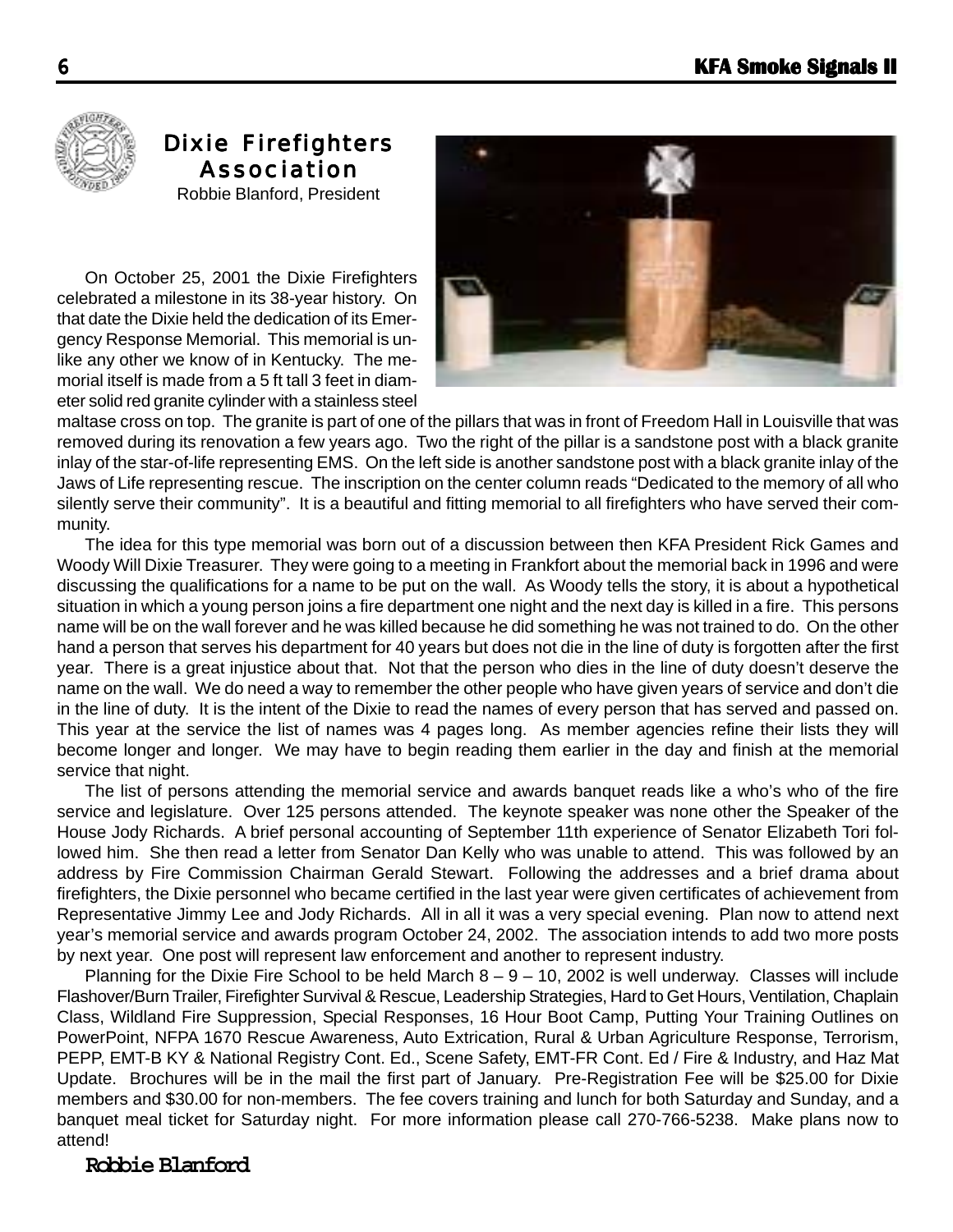

## Jefferson County Fire Service

### 10,000 Jefferson County school children create one BIG fire-safety field trip!

#### **How do you make learning about home fire safety fun for kids of all ages? Add a little baseball!**

Jefferson County Fire Service, Louisville Fire & Rescue, and Shively Fire Department teamed up with the National Fire Protection Association to "Cover the Bases & Strike Out Fire" on Monday October 8, 2001. The special educational event hosted 10,000 'K through 5<sup>th</sup> Grade' students at Louisville Slugger Field Stadium. The NFPA's 2001 public safety campaign brought baseball and fire safety together to teach children and their families simple steps they can take to strike out the risk of home fires.

Cooking, heating and electrical fires are among the nation's leading causes of home fires, accounting for an annual average of nearly 50% of home fires and almost one-third of associated fire deaths. This year's fire prevention campaign teaches children and their families about these common fire hazards and how to "strike them out".

*"People think they're safer from fire than they really are, particularly at home. They often lack basic information on home fire prevention,"* says **Chief Paul Barth of Jefferson County Fire Service**. **Chief Greg Frederick of Louisville Fire** explained , *"The STRIKE OUT FIRE" campaign teaches youngsters and their families to recognize where home fire danger exists and to take simple precautions."* **Chief John Renn of Shively Fire** added*, "everyone should develop a home escape plan and practice it twice a year."*

The event featured Sparky demonstrating Home Fire Prevention and Safety messages from each base on the baseball field. With the assistance of local Fire Inspectors and creative props, Sparky's antics brought laughs and cheers from the children *'Regional Embers' continued on next page...* 

in the stadium. Also included were Color Guard, Marching Bands, and dignitaries from City, County and State government. Dawne Gee and Chris Parante of WAVE3 TV were hosts and announcers for day's activities. WAVE 3 TV broadcasted LIVE from the stadium from 10 AM to 11 AM. The event culminated with a softball game played by teams from Jefferson County Fire Service , City of Louisville Fire & Rescue, and Shively Fire Department.

The **"baseball theme" field trip** took several months of planning and hard work on the part of committees made up of personnel from of all three Fire Service organizations and The Board of Education. **"STRIKE OUT FIRE" Day** delivered a **"grand slam"** of fire safety and education messages and marked the start of Fire

Safety Week and Month. For additional info. on the "STRIKE OUT FIRE" Event contact : Lynn Nichols/ Jefferson County Fire Service phone 267-9003



## Northern Kentucky Firefighters Association

Ken Elliott, President Terry Keller, Reporter

The members present at November's monthly meeting of the Campbell County Fire Fighters Educational Association were informed that the departments of Eastern Campbell, Silver Grove, and Camp Springs have voted to merge into one fire district. The merger must be presented to Judge Pendry and the Fiscal Court for final approval. But members of the three departments do not see any opposition to the planned merger. This will be effective January 1, 2002. The new district will be named Campbell County Fire District No. 1. It will serve as the largest district in the county. Each station will continue to operate as they have before, except under one funding district. The current chief of each department will become a battalion chief, with one person being appointed by the fire district board as the fire chief of the district. Earlier, in the year of 2000, Highland Heights Fire Department, and Cold Springs Fire District merged forming one fire department called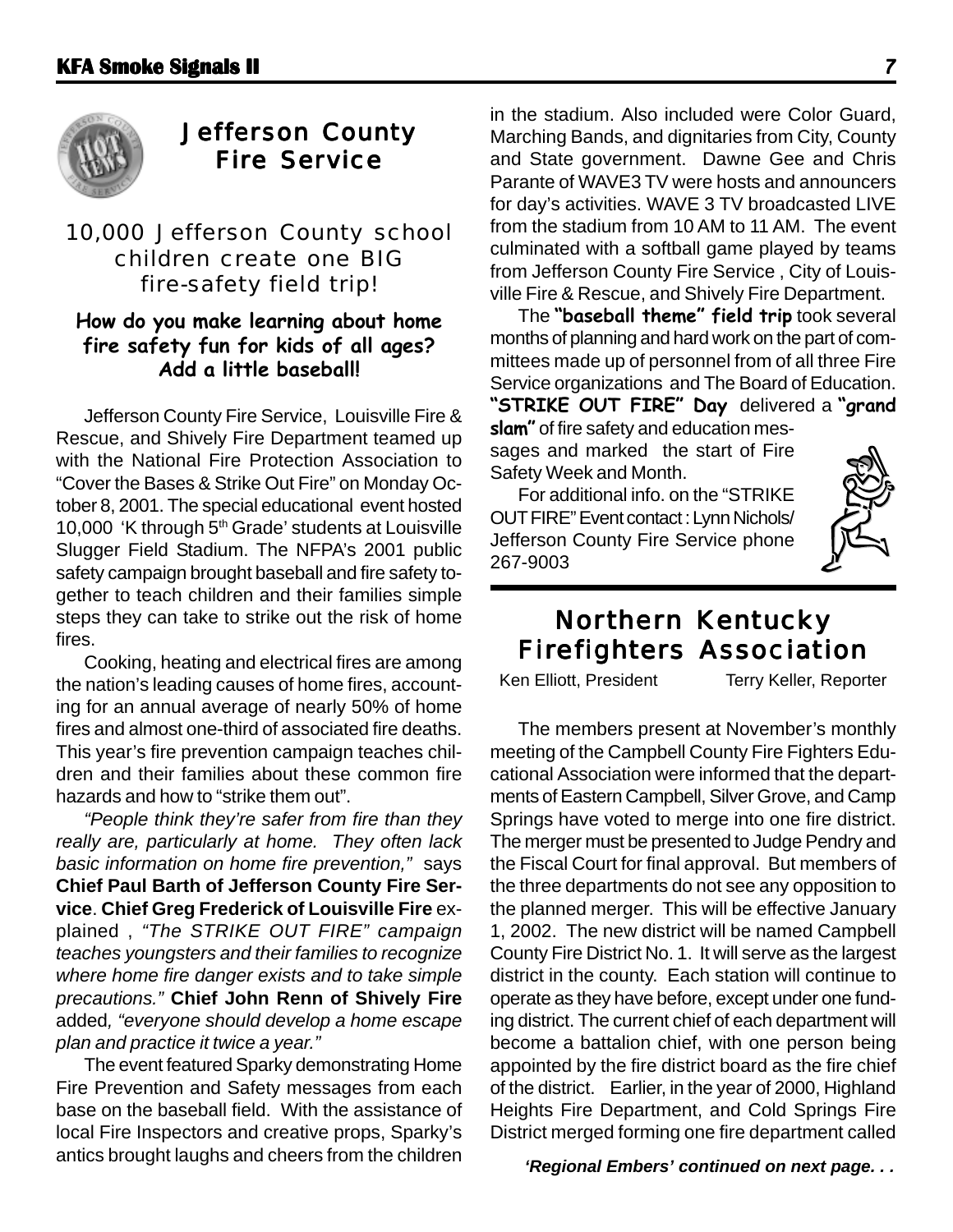#### *'Regional Embers' continued . . .*

Central Campbell Fire District. CCFD continues to operate out of the two stations, one in Highland Heights, and one in Cold Springs.

The Bellevue and Dayton Fire Departments are also considering a merger of the two departments. All parties involved have voted to merge except Bellevue City Council. Bellevue City Council may vote on the merger proposal at their meeting on Wednesday, Nov. 14. If their vote is in favor of the merger, tentatively, the merger would take effect on July 1, 2002. The merged department would be governed by members of a fire board as stipulated in an inter-local agreement.

#### **Terry Keller**

#### Northern KY Firefighters Assn Fire & Life Safety Committee

"From the Desk of Fireman Joe"

At the last Executive Board Meeting of the KFA in Lexington, Ky on Saturday October 20th I was asked to become the Chairman of the Fire and Life Safety Committee. Although I do not feel I am probably the best person for the position I have accepted so our vital committee can get back to the business at hand. I am truly honored and appreciate the respect and support of the KFA Executive Board, particularly President Bill Carver for their trust and faith in my abilities. I am very proud of what our Fire and Life Safety Educators have been able to accomplish for the citizens of our Commonwealth.

It is our plan to continue to provide our communities with the best Fire and Life Safety Educational Programs we can give. Fire Prevention Month "Cover the Bases & Strike Out Fire" has motivated our Fire and Life Safety Educators to encourage everyone to make their home the safest place it can be by preventing Kitchen, Electrical and Heating Equipment fires.

I want to have a meeting of our Fire and Life Safety Educators on Thursday November 29th at 11 AM hosted by my friends from the Lexington Fire Dept in Lexington at the Training Center. We will send out as many notices as we can but in case you do not receive a personal invitation please accept this notice as such. I want to have as many of our Fire and Life Safety Educators or representatives from each department so we can make vital plans for 2002 and beyond. Please make plans to attend and we will be discussing what our needs and everyone needs are to make our programs as strong as we can make them. Please remember, this committee is for all Fire Departments, career and volunteer we must all stand together.

In Northern Kentucky our Fire and Life Safety Educators have been very busy with Fire Prevention Month Programs such as: Fire Station Open Houses, Tours of our Firehouses, School Programs and Demonstrations, Banners on our Firehouses and City Streets, promoting our Learn Not To Burn Program and making sure our citizens are "Covering the Bases & Striking Out Fire" in their homes.

I personally am making preparations for some changes in some of my own Public Education Activities. Effective December 31st I have decided to leave the Erlanger FIRE/EMS Fire Prevention Bureau and begin a similar position with the Dayton Fire Department. I am very excited about joining this great team of professionals and add my own personal contributions to their Fire and Life Safety Programs. I will continue my association with the Edgewood FIRE/EMS and Point Pleasant Fire Dept Public Education Divisions.

As we approach the Holiday Season and the winter months, I ask everyone to make necessary precautions by remembering now more than ever we need Smoke Detectors and Carbon Monoxide Detectors in our homes. Make a Home Escape Plan and practice it with your whole family, be sure you have two ways out and designate a safe meeting place outside the home. If you haven't done so be sure to have your heating equipment serviced and your chimney cleaned. Check your holiday decorations and follow safe holiday safety practices.

I need your support and welcome your ideas. Please feel free to contact me by: e-mail Stambushj@aol.com, Fax: 859-578-3092, Cell Phone: 859-760-2819 or write at KFA Public Education Committee, Attn: Joseph "Fireman Joe" Stambush, 506 Hallam Avenue Erlanger, KY 41018- 2215.

Looking forward to seeing everyone soon, I Remain! Yours in Fire and Life Safety Education!

**Fireman Joe**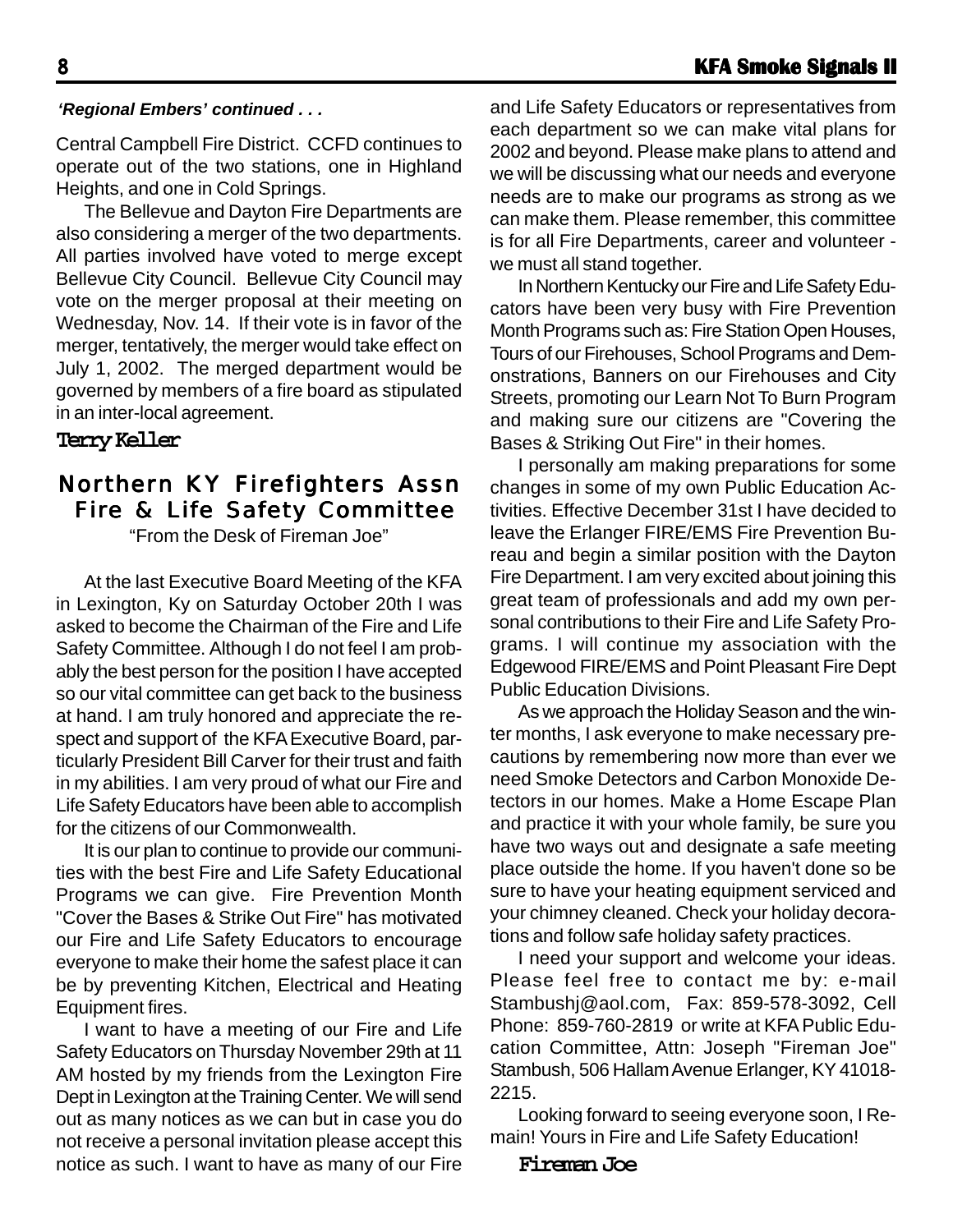

## Southeastern Firefighters Association

#### *A WORD FROM STATE FIRE/RESCUE TRAINING* AREA-13 HAS 2 INSTRUCTORS RETIRE

Southeastern Kentucky will be at a loss. We have had 2 long time instructors retire with in the past 6 months. With over 80 years of experience in the fire service and over 50 years instructing between them. The fire service of Southeastern Kentucky has lost a valuable resource.

Donnie Lincks retired May of this year. He married and relocated out of state. Donnie joined the fire service in 1973 with Keavy Fire Department in Laurel County. In 1980 Donnie was hired as a part time field staff instructor for Vocational Education. Donnie, was hired in 1988 by the City of London Fire Department as a Career Firefighter where he retired this year also. In 2000 Donnie was awarded the Zane Kennedy "Never Say Quit Award" by the Southeastern Kentucky Firefighter's Hall Of Fame. Donnie had trained with many local fire departments and had taught at numerous county, regional and state fire schools. We wish Donnie and Angela well with them starting a new life together. We also want to say Thank You for your years of service and dedication to your community and state. You are and will be greatly missed by the fire service.

Joe S Jones has just retired at the end of November. Where do you start with a gentleman that has had the career Mr. Jones has had? I guess you start at the beginning. Mr. Jones joined Manchester Fire Department, in Clay County in 1938. In 1960 Mr. Jones was appointed Chief of Manchester Fire Department where he served for 18 years. In 1978 he retired as Chief but stayed active as an advisor and instructor for their department. June of 1969 Chief Jones received a 4 year diploma from Department of Public Safety in Basic Firemenship Training. In 1997, Chief Jones was inducted into Southeastern Kentucky Firefighter's Hall of Fame.

Chief Jones has trained and educated many 2nd & 3<sup>rd</sup> generation firefighters in southeastern Kentucky. He has personally assisted numerous new Fire Departments to get started. Chief Jones has taught at numerous local fire departments, county, regional and state fire schools, in his long career.

Not only has Chief Jones served the fire service, he has served his community. He was a local business owner in Manchester for 10 years, and he also taught at Clay County Technical College for 15 years.

Chief Jones has trained firefighters throughout this great commonwealth for over 30 years. On July 25, 1992 the Clay County Fire Alliance honored Chief Jones by dedicating their new Training Facility the " Joe Jones Training Facility"

I know Joe will be greatly missed by the fire service in our area. This man has shared his knowledge, experiences, and training with thousands & thousands of firefighters for numerous years. I want to take this opportunity on behalf of State Fire/Rescue Training Area – 13 to say Thank You, Thank You very much for your years of service and dedication to the firefighters not only in our area but statewide. You will greatly be missed and you will always be welcome at any function we are involved in.

Our area is better off for men like Donnie Lincks and Chief Joe Jones being involved, not just the fire service, their local communities and every person they have come in contact with are better off, for them being involved. We need more men like these two, who are dedicated and care about their communities. If there were more people like Donnie & Joe, the world would be a better place. May God bless and keep you safe. Thanks again !!!!

#### **THE LIGHTER SIDE**

Benefits of Growing Older

Kidnappers are no longer interested in you. People call at 9pm and ask "Did I wake You?" There is nothing left to learn the hard way. You can live without sex but not without glasses.

You sing along with elevator music.

Your secrets are safe with your friends because they can't remember them either.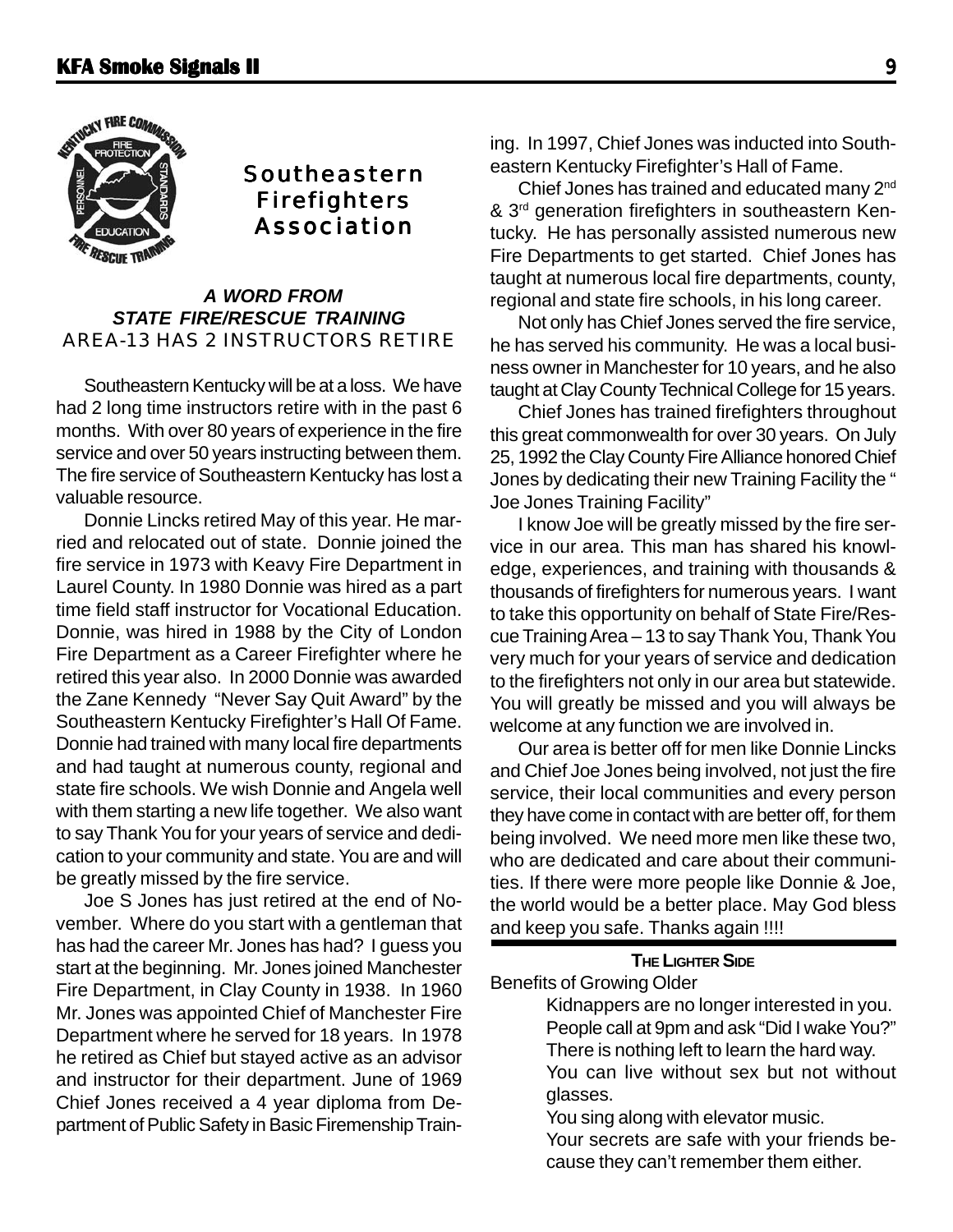

by Stewart Dawson, Chaplain Lexington FD

### **Remembering our Fallen Comrades** HOW CAN WE GO ON?

There are no words to describe what happened to those in NYC and Washington DC on 9-11-01 We can only try to imagine what our brother and sister police officers, Fire fighters and other emergency workers are experiencing. I have been in emergency services for over 20 years. I have seen a lot as I have served in Stanford, Danville, in Lexington, across the State, and as far away as Oklahoma City in 1995. I have been through three Line of Duty Deaths. I have seen numerous fire and accident fatalities. I have lost my Father. Yet still I cannot comprehend what it must be like to lose so many comrades at one time. I can remember standing at the Alfred P. Murrah Federal Building in Oklahoma City after it was bombed and just shaking my head in disbelief because even seeing the destruction, my mind could not comprehend what had happened. I listened to account after account of OKC FF's as I worked with them in dealing with their ordeal. What has happened in NYC overshadows that incident many times over. All we have seen and heard still do not give us even a glimpse of the reality that our fellow servants have experienced and will continue to live with for the rest of their lives.

The greatest loss of human life in one incident has shaken our Country as well as our personal worlds. Over 400 of New York's Bravest and New York's Finest made the supreme sacrifice as they laid down their lives in the attempt so save their fellow man from the evil hands of terrorist. Add to that the loss of over 6000 fellow humans. That loss has shaken our world.

This great loss of so many of our comrades brings to our minds our own mortality. How do we deal with this? Do we quit? Do we hold back when we are called on when others need us? We can't. It's in our blood. It's our calling. We must go on. That is

the best we can honor all those who died. Can the same thing happen where you are? Well maybe not anything on the scale of this tragedy but for each individual family affected – the hurt, the loss, the tragedy is of the same magnitude. We may not lose thousands of people but every one of you is of the same worth to your family, to your friends and to our God. And in our line of work, it could happen within – even within this hour. I am not saying this to scare anyone. We all know it is true. It is a possibility that we only secretly consider. We just don't talk about it. We put it out of our mind so we can do the job.

 Well for a moment, let's bring it to the forefront of our mind and take care of it once and for all. How can we do this job with peace and without fear? How can we honor our fallen comrades as we carry on in the same spirit with which they served? I believe there is only one way.

I have seen a political cartoon with a company of ff's and a police officer on clouds standing at the pearly gates of heaven. The officer is communicating on his radio these words. "We have reached the top." Oh how I pray that every one lost in that tragedy experienced what this represents. Entrance into heaven. For those that remain, my prayer is that when our time comes whether it be from a tragedy in our service or from old age that we are prepared to meet our maker. You see I believe that the only way to be able to carry on in our work is to be assured of our future home when this life is over. The only way for our families to be able to wait in peace for us to return from our calls is to know that if our life was to end we would enter that place called heaven where we can all go to be together for eternity.

Billy Graham said in his address at the National Day of Prayer. "I doubt if even one of those people who got on those planes, or walked to WTC or the Pentagon last Tuesday morning thought it would be the last day of their lives." And I doubt that even one of those police officers, ff's or medics thought it would be the last day of our lives. Friends, we don't know. What I do know however is that a loving God whose heart is broken because of this evil acts stands waiting for each and every one of us to turn to Him and enter into a relationship with Him that will assure us of reaching the top. That will give us peace and com-

#### *'Chaplain's Corner' continued on next page. . .*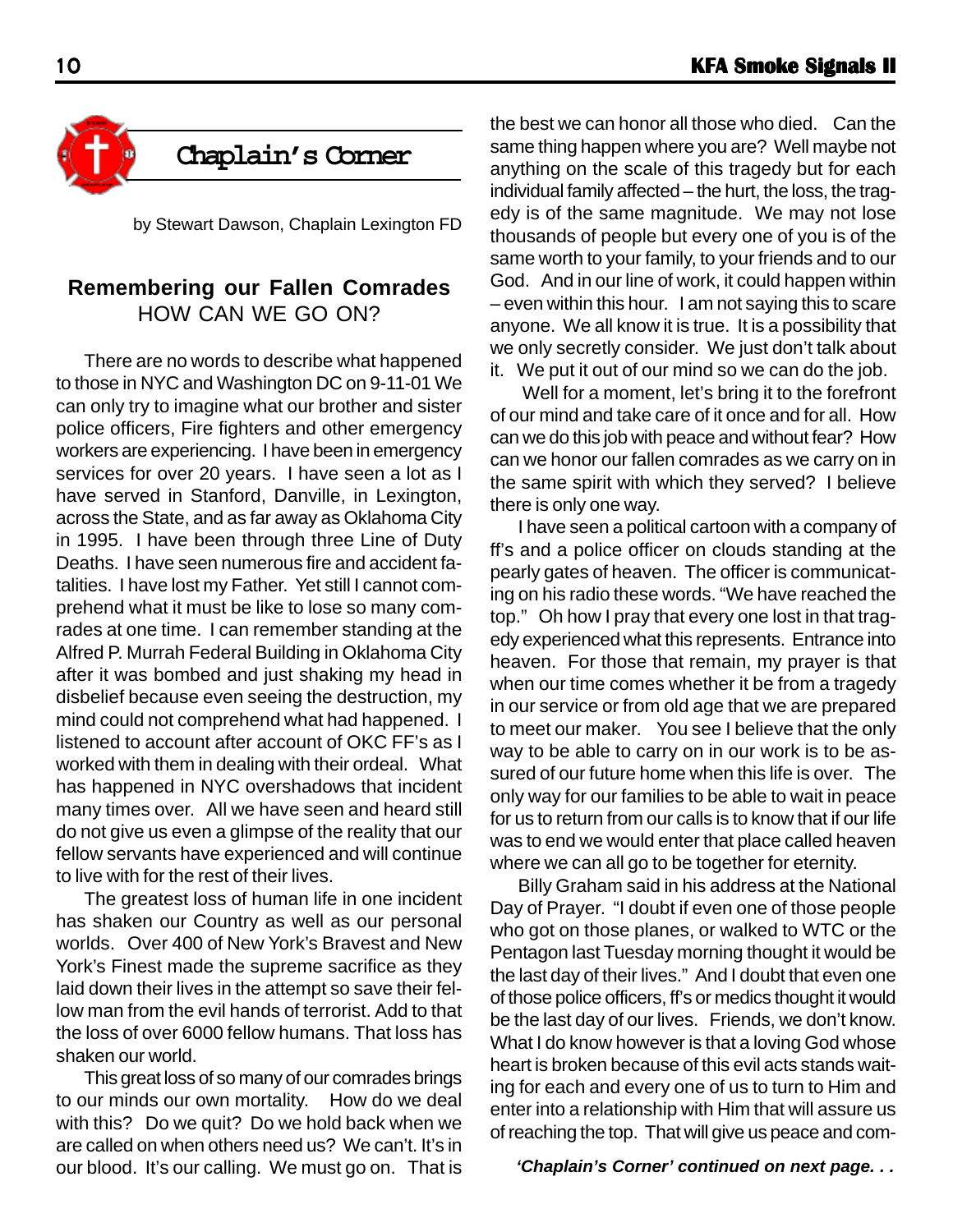#### *'Chaplain's Corner' continued . . .*

fort as we do our jobs. That will give peace and comfort to family members who wait and support us from our homes.

He is seeking you and He say's to you and to me, "Come unto me all you that labor and are heavy laden, and I will give you rest." The prophet Isaiah says, "Seek the Lord while He may be found. Call upon Him while He is near." I encourage you, Call upon the name of the Lord for your eternal hope and your daily comfort. Seek someone who can share with you the love of Almighty God and how you can know Him in a way that will assure your ultimate victory. I would be happy to share with anyone at any time.

May God Bless You,

Stewart Dawson Chaplain, Lexington Fire Department



#### **National Volunteer** Fire Council

Ken Nipper, Director Bryant Stiles, Alternate

#### *President Bush Urges Americans to Become Emergency Services Volunteers*

On November 8, President Bush, urging the nation to avoid both a state of panic and a state of denial, called on individual citizens to get involved in their communities. The President specifically urged Americans to join their local volunteer fire, rescue and EMS organizations. Flanked on the stage of the Georgia World Congress Center in Atlanta by three rows of police officers, firefighters and troops in camouflage, Bush urged each American to "become a September the 11th volunteer" by making a commitment to service in our own communities.

"You can serve your country by tutoring or mentoring a child, comforting the afflicted, housing those in need of shelter and a home," he said. "You

can become a volunteer in a emergency medical, fire or rescue unit." Bush also proposed that the Corporation for National and Community Service (CNCS) provide more than 10,000 additional Senior Corps and AmeriCorps volunteers to support police departments, fire departments, and other local agencies such as parks and recreation departments.

"The NVFC is very encouraged by President Bush's comments," said NVFC Chairman Phillip C. Stittleburg. "We look forward to working closely with the Administration to promote the volunteer fire and emergency services and to address the recruitment and retention problems we face."

Director of Homeland Security, Governor Tom Ridge echoed the President's comments at a Homeland Security Briefing the following day. "In my own experience as governor I had several thousand volunteer fire departments. We learn now that we view our firefighters as a part of a homeland security team," he said. "It's pretty clear that one of our outreach efforts might very well be in that public safety arena — volunteer fire departments and the like."

Governor Ridge also expressed the need to work with the National Ad Council to inform and inspire people to respond to this call and to participate in this national homeland security effort.

#### Conference Committee Approves \$150 Million for FY 2002 FIRE Grant Program

Washington, DC — On November 6, House and Senate Conferees approved by voice vote the FY 2002 VA/HUD appropriations bill that included \$150 million to continue the FEMA Assistance to Firefighters Grant Program next year. The Conference report must still be approved by the House and Senate before it is sent to the President for his signature.

Earlier this year, the House version had included \$100 million for the program, while the Senate had included \$150 million. The bill went to the Conference Committee to work out the differences between the two versions. The NVFC continues to work

*'NVFC' continued on next page. . .*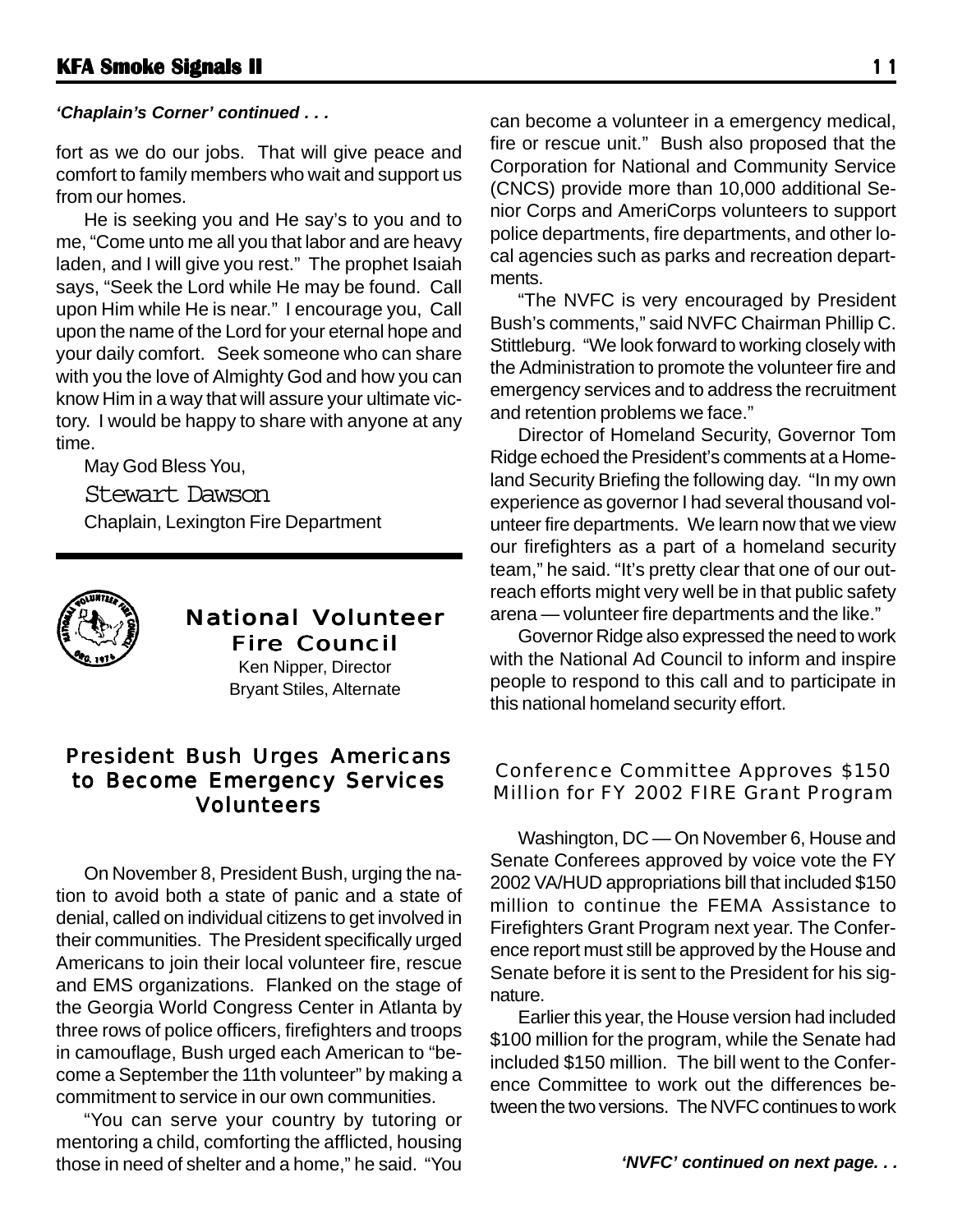#### *'NVFC' continued . . .*

with the other major fire service organizations and Members of Congress to find other avenues to increase funding to even higher levels, including attaching additional funding for the program to an emergency spending bill. The program is authorized to receive up to \$300 million in FY 2002.

"The NVFC is encouraged by the 50% increase in funding for the grant program next year," said NVFC Chairman Philip C. Stittleburg. "However, as our country's domestic defenders during these troubled times, America's fire service needs significantly more support to properly carry out our duties. We plan on working closely with our friends in Congress to make sure that happens."

The Conference Report also includes language that allows up to five percent of the funding to be used for administrative expenses associated with establishing a grant office at FEMA. In addition, the bill included a recommendation that FEMA should consider the circumstances of smaller departments with limited resources as it evaluates the effectiveness of the program.

In the first year of the program, more than 19,000 fire departments applied for nearly \$3 billion in assistance, although only \$100 million was available. This year's grants can be used for personal protective equipment, apparatus, training, firefighting equipment, public education and wellness and fitness programs.

#### NVFC Chairman Speaks Out on the Tragic Events of the Recent Months

By Philip C. Stittleburg

September 11, 2001, was a day that we will never forget. All of America and most of the world was saddened by the enormous loss of life at the World Trade Center, the Pentagon and in the farmlands of Pennsylvania. It was the goal of the terrorists to take the lives of many innocent people and to destroy these major symbols of freedom. Had it not been for the heroic acts of several airline passengers, the loss of life would have been much greater. This tragedy has touched every American, both directly and indirectly. However, America has come together to show how united we are as a nation and how solidly we support the principles of freedom.

On behalf of the approximately 820,000 volunteer firefighters across America, I wish to extend my condolences to the families and friends of those who perished in the senseless, unprovoked attacks on America.

More so, I wish to express my utmost sympathy to the families of the fallen firefighters who demonstrated their courage to save the lives of the thousands trapped in the World Trade Center buildings. Had it not been for the courage of the firefighters many more thousands would have perished. To those who survived, our sympathy is also with you.

Volunteer firefighters from all over the world feel as though they have lost a brother in and are strongly dedicated to the principles that the firefighters of FDNY so courageously exhibited.

As Chairman of the National Volunteer Fire Council, I wish to congratulate all volunteer firefighters for their individual efforts in providing assistance to those in need. For some, it was assisting FDNY at the scene and for others, participation at the many funerals and memorial services for those who were called to the last alarm.

Additionally, I wish to thank every volunteer firefighter who participated in the numerous fundraisers to benefit the families of the fallen firefighters. Some of the funds were raised at local fairs, pancake breakfasts, ham and bean suppers, with the majority from "boot" collections on the streets and in the malls of America. The funds collected amounted to millions of dollars and every volunteer is gratified to be able to provide assistance to their families.

The National Volunteer Fire Council wishes to thank the many volunteer firefighting organizations from throughout the world that have made substantial contributions to the relief fund. It is heartwarming to witness the solidarity of the volunteer fire service.

In conclusion, I wish to say, "God Bless America," and I pray that we will never again experience a catastrophe of this magnitude.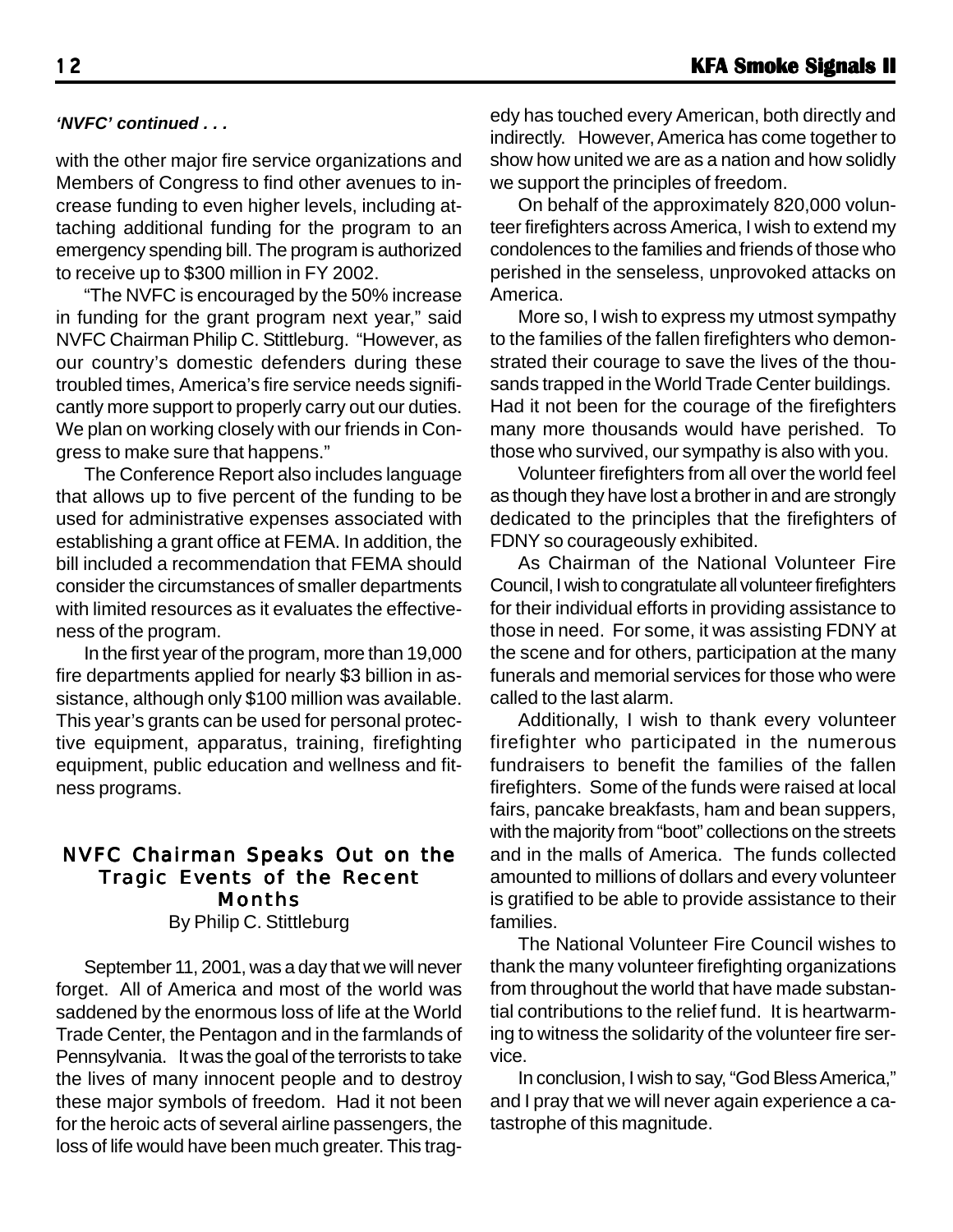

## **NFPA urges replacing home smoke alarms after 10 years**

*Quincy, MA, October 23, 2001—*Replacing batteries in home smoke alarms will be a common ritual this weekend for many people as daylight savings time ends. But if smoke alarms in your home are more than 10 years old, NFPA (National Fire Protection Association) recommends replacing them, as well.

Why? According to NFPA, aging smoke alarms don't operate as efficiently and often are the source for nuisance alarms. Older smoke alarms are estimated to have a 30% probability of failure within the first 10 years. Newer smoke alarms do better, but should be replaced after 10 years. Unless you know that the smoke alarms are new, replacing them when moving into a new residence is also recommended by NFPA.

Smoke alarms, when properly installed, give an early audible warning needed to safely escape from fire. That's critical because 85% of all fire deaths occur in the home, and the majority occur at night when most people are sleeping. Last year, NFPA documented 3,420 home fire deaths.

Fully 94% of U.S. homes had at least one smoke alarm as of 1997, according to NFPA, but as of 1998, 40% of the home fires reported to U.S. fire departments and 52% of home fire deaths still occurred in the small share of homes with no smoke alarms. Half of the deaths from fires in homes equipped with smoke alarms resulted from fires in which the smoke alarm did not sound—usually when batteries were dead, disconnected or missing.

"Simple steps like maintaining smoke alarms and replacing older ones help diminish the possibility of fire deaths in the home," says John R. Hall, Jr., NFPA's assistant vice president for fire analysis and research. "Smoke alarms in the home are largely responsible for the decreasing number of home fire deaths over the last decades."

NFPA offers the following smoke alarm safety tips: · Install new batteries in all alarms once a year or when the alarm chirps to warn that the battery is dying.

- $\blacksquare$  Test units at least monthly. Test the units us ing the test button or an approved smoke substitute.
- Clean the units, in accordance with the manufacturers' instructions.
- Do not use an open-flame device for testing because of the danger the flame poses.
- Smoke alarms should be placed outside each sleeping area and on each level of the home, including the basement.
- In new homes, smoke alarms are required in all sleeping rooms, according to the *National Fire Alarm Code*.
- Alarms should be mounted on the wall 4-12 inches from the ceiling; ceiling-mounted alarms should be positioned 4 inches away from the nearest wall. On a vaulted ceiling, be sure to mount the alarm at the highest point of the ceiling.

NFPA has been a worldwide leader in providing fire, electrical, and life safety to the public since 1896. The mission of the international nonprofit organization is to reduce the worldwide burden of fire and other hazards on the quality of life by developing and advocating scientifically-based consensus codes and standards, research, training and education. Publisher of the *National Electrical Code*®, the *Life Safety Code*®, and 300 other codes and standards through a full, openconsensus process, NFPA is currently developing NFPA 5000, *Building Code*™, the first consensus-based building code. NFPA also produces educational curricula, including the *Risk Watch*® community-based injury prevention curriculum and the *Learn Not to Burn*® fire safety curriculum. NFPA headquarters is in Quincy, MA, USA. Visit NFPA's Web site at www.nfpa.org.

*'NFPA' continued on next page. . .*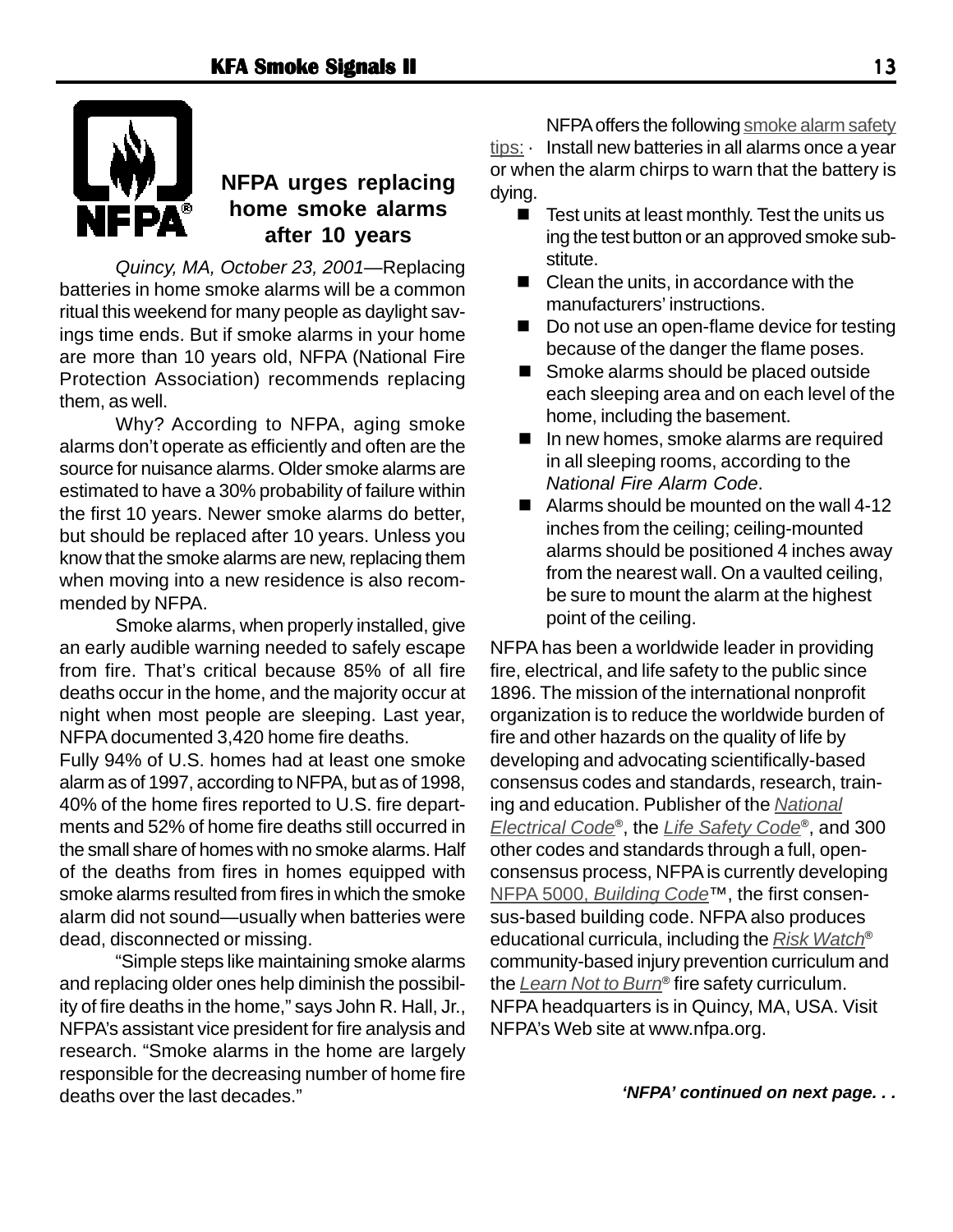*'NFPA' continued . . .*

#### NFPA Provides Hazardous Materials Standards and Technical Information to First Responders

In the wake of the tragic events of September 11 and the ongoing threat of chemical and biological attack, NFPA is providing immediate PDF downloads of three critical National Fire Codes documents:

**NFPA 471**: Recommended Practice for Responding to Hazardous Materials Incidents

**NFPA 472**: Professional Competence of Responders to Hazardous Materials Incidents

**NFPA 473**: Professional Competence of Emergency Medical Responders to Hazardous Materials **Incidents** 

The NFPA Technical Committee on Hazardous Materials Response Personnel have continually modified the standards to reflect current conditions. In 1997 the technical committee recognized an emerging threat from chemical and biological warfare agents and issued two Tentative Interim Amendments to raise awareness and address the special situations involving weapons of mass destruction.

These documents deals with the proper actions to take with hazardous materials incidents, from the initial awareness training of the first responder to the sophisticated activities of a fully equipped hazardous materials response team. They also provide special guidance to the incident commanders who must deal with these complicated situations.

These standards are available online at: http://www.nfpa.org/Codes/CodesandStandards/ Offer/Offer.asp

### **NFPA** *Building Code***™ will reflect FEMA's position on seismic loads**

*Quincy, MA, October 19, 2001* – NFPA (National Fire Protection Association) has announced its support for the Federal Emergency Management Agency's (FEMA) recommendation regarding the adoption of seismic provisions, by reference, that are contained in the American Society of Civil Engineers (ASCE) standard, ASCE-7 *Minimum Design Loads for Buildings and Other Structures.*

NFPA 5000, *Building Code* — the first building code developed through an American National Standards Institute (ANSI)-accredited consensus process will directly reference the seismic provisions contained in the latest edition of the ASCE standard — ASCE 7-02, another document created through an ANSI-accredited process. In addition to seismic loads, ASCE 7 addresses building design loads including snow, wind, and flood among others.

"Members of NFPA's Building Code Technical Correlating Committee believe that a direct reference to the most up-to-date version of ASCE-7 will be in the best interests of public safety," said Jerry Wooldridge, chair of NFPA's Building Code Technical Correlating Committee. "NFPA's building code will comply with the National Earthquake Hazards Reduction Program (NEHRP) 2000 design provisions."

"For more than 100 years, NFPA has been the leader in developing codes and standards to protect public safety and property," said George Miller, president of NFPA. "We have shared FEMA's commitment to mitigating disasters through Project Impact and other initiatives. Referencing the most recent edition of ASCE-7 in our building code is an important element in a larger commitment to public safety."

NFPA 5000 will be the first building code developed using the procedures accredited by ANSI. Companion ANSI-accredited documents, such as ASCE-7, will enhance NFPA 5000. The NFPA *Building Code* will round out a full set of integrated codes developed for the built environment by NFPA and its partners, including the International Association of Plumbing and Mechanical Officials (IAPMO) and the Western Fire Chiefs Association (WFCA).

NFPA released the Report on Proposals for NFPA 5000 for public comment in August. All 16 NFPA Building Code Technical Committees will review the comments received and act on those comments this fall. The Building Code Technical Correlating Committee will then finalize a Report on Comments that will be published for public review in April of 2002.

*'NFPA' continued on next page. . .*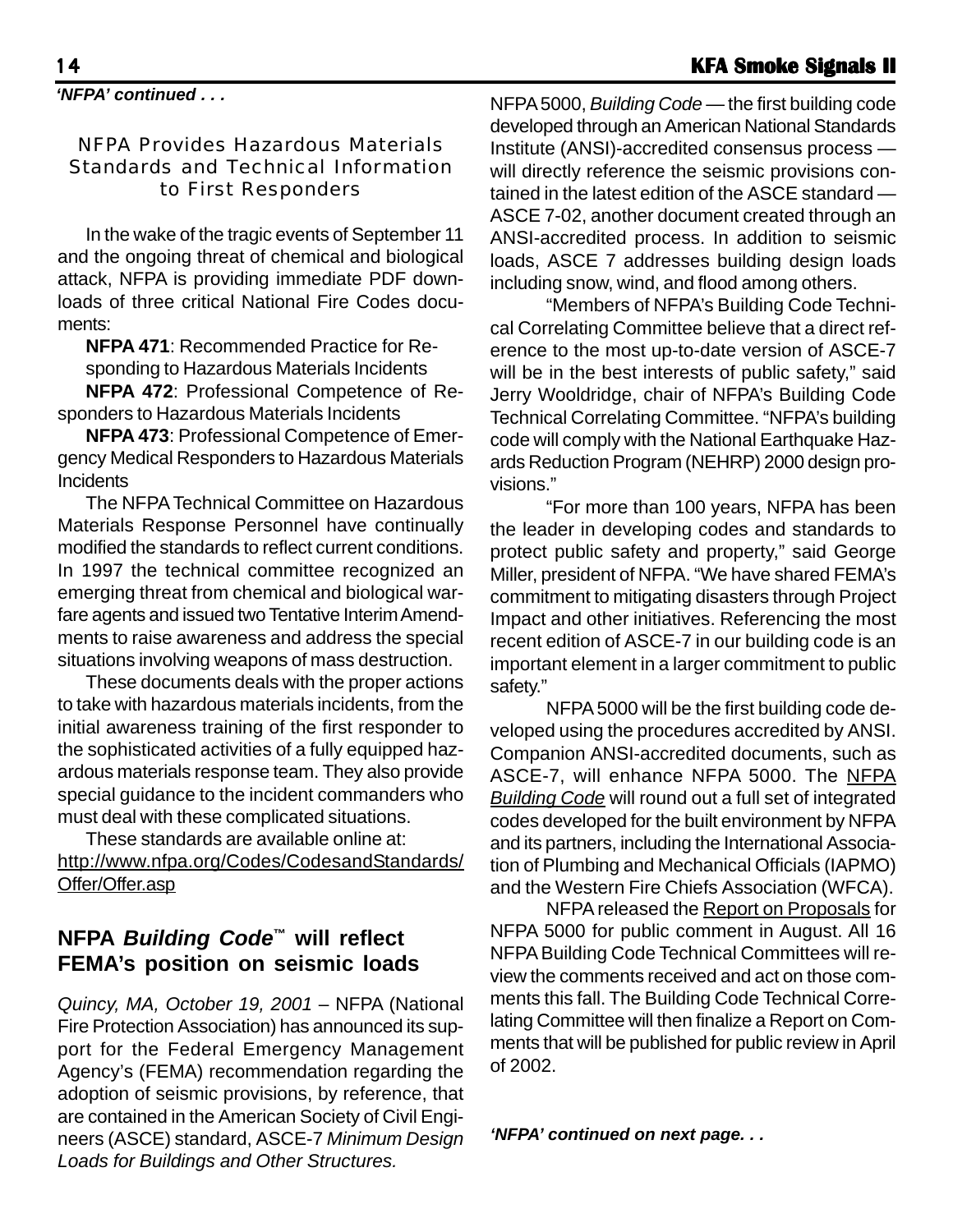#### **KFA Smoke Signals II KFA Smoke Signals II** 1 5

#### *'NFPA' continued . . .*

All interested parties may provide input on the NFPA *Building Code* throughout its development process, which will continue through May of 2002, when the document will be up for vote by the NFPA membership.

NFPA has been a worldwide leader in providing fire, electrical, and life safety to the public since 1896. The mission of the international nonprofit organization is to reduce the worldwide burden of fire and other hazards on the quality of life by developing and advocating scientificallybased consensus codes and standards, research, training and education. Publisher of the *National Electrical Code*®, the *Life Safety Code*®, and 300 other codes and standards through a full, openconsensus process, NFPA is currently developing NFPA 5000, *Building Code*™, the first consensus-based building code. NFPA also produces

## *NEW ARRIVALS*

## **Hopkinsville Fire Department receives a 2001 Quality Mfg. Quint**

The Hopkinsville Fire Department took delivery of a 105' Quint Apparatus from Quality Manufacturing (Talladega, Alabama) and Towers Fire Equipment (Freeburg Illinois), Wednesday November 7, 2001. The pumper/ladder combination is built on a 2001 Spartan Motors 4 Door, 6 Man cab and chassis with a 500hp Detroit diesel engine and an Allison World Transmission. The Quint is equipped with a 1500 gpm Waterous pump and a 400 gallon booster tank. The aerial ladder is capable of delivering 1000 gallons of water at an elevation of 105' while allowing 500# of equipment and personnel to be positioned at the tip.

This Apparatus replaces the department's 40 year old American LaFrance aerial that was removed from service in 1999. The Quint will serve as the Front Line truck responding from Station 4 on Eagle By-pass. It will allow access to areas that were previously inaccessible.

Quint apparatus provide a fire department capability to have an aerial device, elevated master stream device, ground ladder accessibility, fire pumper and rescue capabilities combined in one truck.

## PIPPA PASSES Receives New Pumper/Tanker

The Pippa Passes Volunteer Fire Department, Knott County, has placed in service a 2001 Central States Pumper/Tanker. The unit is mounted on an International 4900 chassis with a 330 HP engine and 7-speed transmission. The unit features a 1250 gallon UPF Poly Tank and a Darley 1250 GPM pump with Lifetime Pump Warranty.

Other features of the apparatus are the Class 1 Captain Pressure Governor, enclosed dump tank compartment, enclosed 10" Newton Dump Valve on the rear, 12 volt scene lights on each side and the rear, 110 volt flood lights front and rear, rear flood lights are removable with a tripod stand for use at accident and fire scenes.

Large equipment compartments were specified with "half high side" compartments on the right side of the body. Equipment for the new apparatus will be transferred from the 60's era pumper it is replacing.



The staff of the KFA newsletter extends a harty congratulations to both these departments on the accqsition of new equipment. Keep up the good work. Keep expanding and improving. Each step we take makes our communities safer places to live and raise families.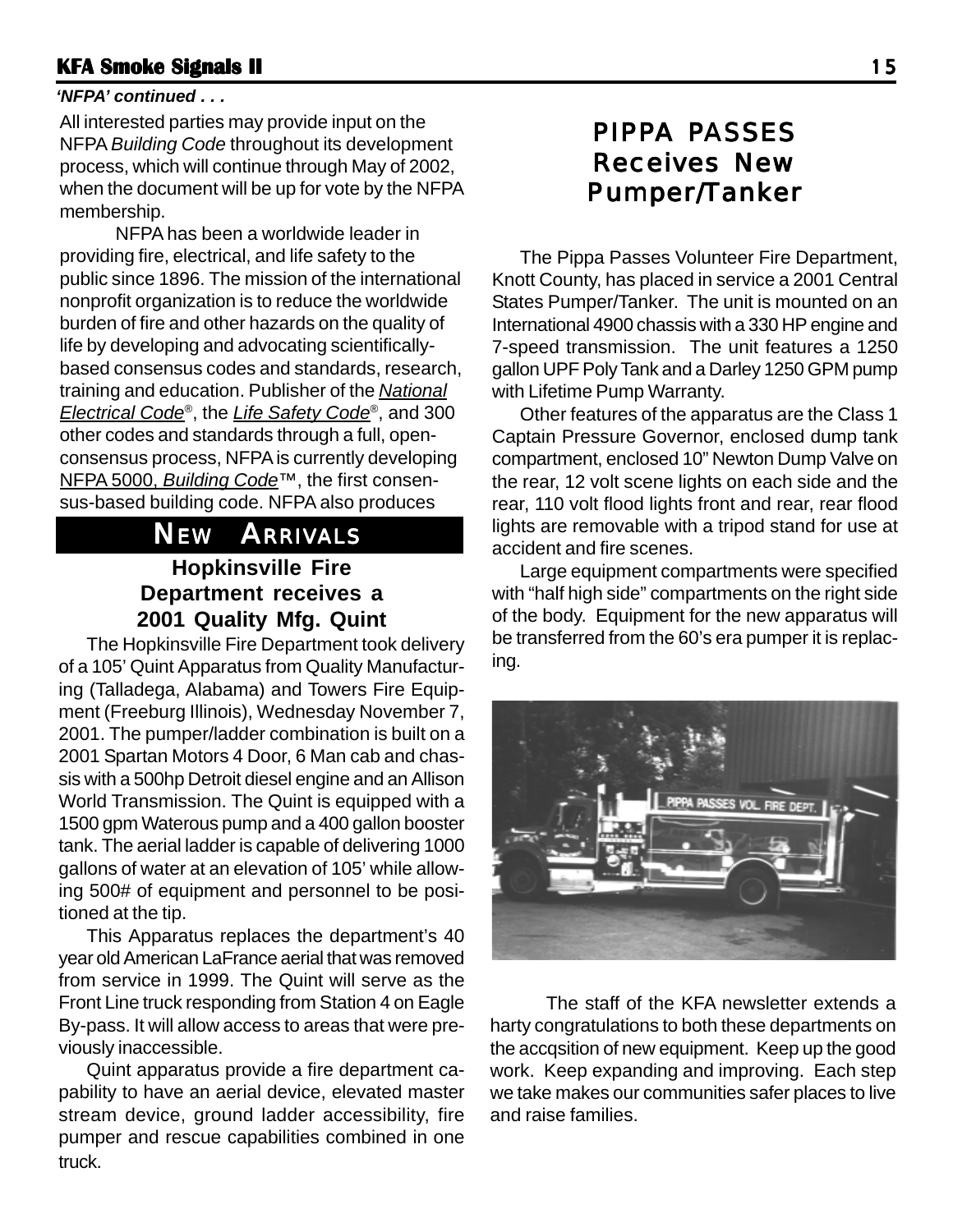#### **16 KFA Smoke Signals II**

### **Symsonia Fire Department** P.O. Box 111

Symsonia, Kentucky 42082 (270) 851-3800



Dear Fellow Firefighters

I am writing to all Firefighters in the state of Kentucky to convey some very unfortunate information.

The Volunteer Firefighter Employment Protection Act that has just recently been passed in the state of Kentucky now protects all firefighters. However, seven months prior to this bill passing, Captain Jerry Ray of the Symsonia Fire Department lost his job after arriving 35 minutes late from working a structural fire.

Captain Ray, who is a certified ASE mechanic, was working for a new car dealership in Paducah Kentucky and had been for several years. Upon arriving late to work after the fire call, Captain Ray was immediately terminated of his position with the dealership. This has left him not only unemployed, but uninsured as well.

On July 26, 2001, Captain Ray was admitted to Western Baptist Hospital after suffering from a heart attack and received a quadruple bypass surgery. I am pleased to say that he is doing very well and recovering at home. However, he has more than just a large scar on his chest. Without insurance he is burdened with enormous medical bills and the possibility of not being able to return to work in the future.

Our department is trying to do everything we can to help Captain Ray and his family but this task is more than we can handle alone. We are asking for any help and support that you can offer for your fellow Firefighter. All cards and letters of support and any donations can be sent to the Symsonia Fire Station. Please make any monetary donations payable to the Symsonia Professional Firefighters Fund.

Thank you in advance for your help and support.

Sincerely, Lynn Howell Fire Chief

## *An NFPA Fact of the Day*

There are an estimated 26,354 fires departments in the United States. Of these, 1,878 departments (7.1 percent) are all career. An estimated 1,407 departments (5.3 percent) are mostly career, while 3,845 (14.6 percent) are mostly volunteer. An estimated 19,224 departments (73 percent) are all volunteer. Source: NFPA's One-Stop Data Shop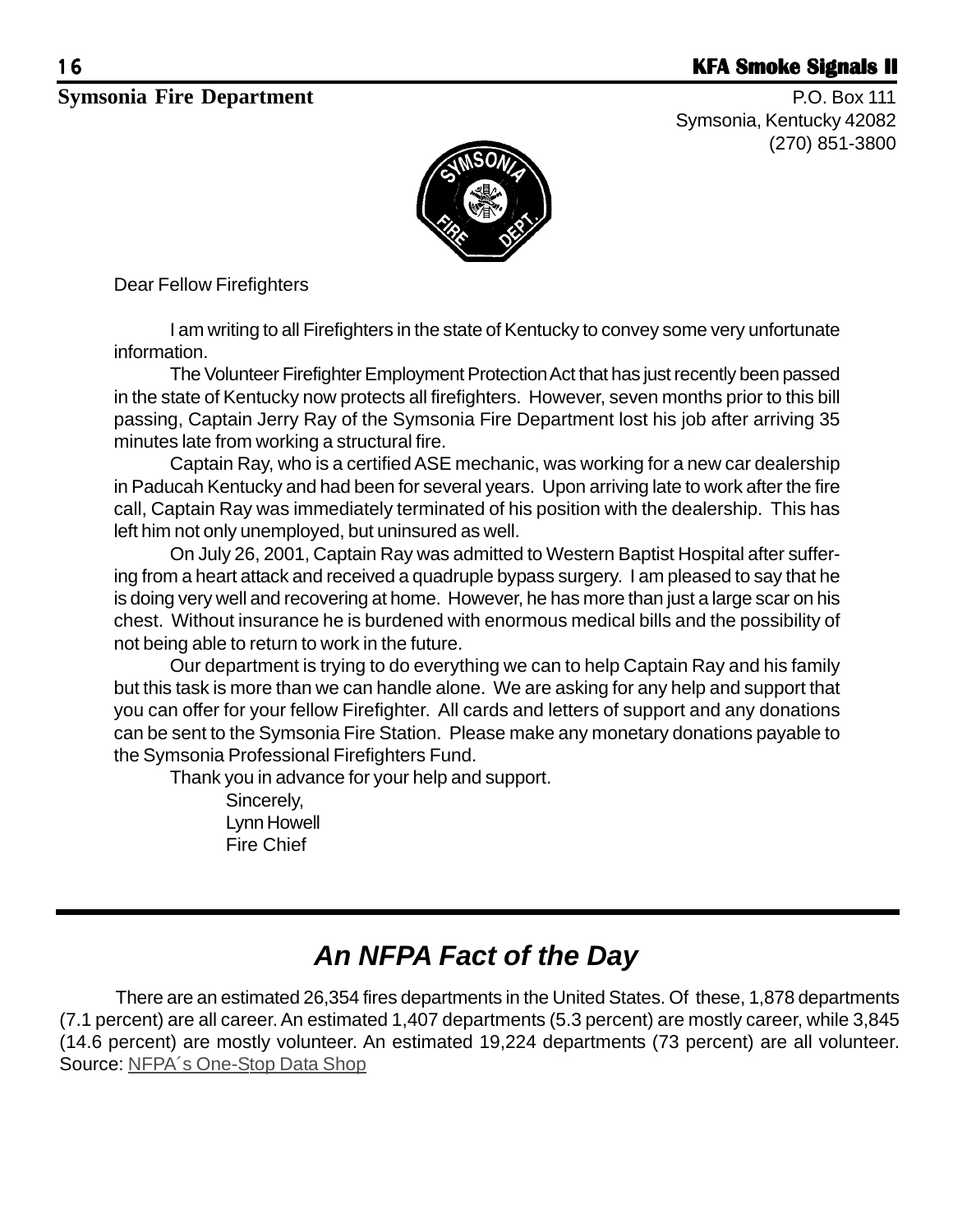## **82nd Annual KFA Conference Bowling Green**

## **Conference Ad Form/Invoice**

Bill Carver, President of the Kentucky Firefighters Association and the men and women of the Barren River Firefighters Association look forward to hosting your 2002 Conference in Bowling Green Kentucky August 3rd through 6th. The annual conference book again this year will have the membership, directory of departments, Sustaining Members, fire related state agencies directly in the conference booklet. The directory is used by the majority of departments throughout the year as a telephone ready reference for purchases, and various other phone and address needs. If you advertise in this year's conference book it will not only be given to all conference attendees, but it will also be mailed to every department, state agency, and fire related person on the **Smoke Signals II** mailing list. This will give every vendor access to every department all day every day 365 days a year. *What a great advertising opportunity*!!

## **Advertising Rates**

| Full Page (limited number) 675.00 Full Page*<br>Half Page (limited number) 350.00 Half Page*<br>$1/4$ Page (limited number) $200.00$ 1/4 Page*<br>All ads must be <u>finished</u> copies <b>Business Cards</b> |  |  | 400.00<br>200.00<br>100.00<br>30.00 |  |  |  |  |  |
|----------------------------------------------------------------------------------------------------------------------------------------------------------------------------------------------------------------|--|--|-------------------------------------|--|--|--|--|--|
| *50% discount for emergency service agencies<br>Please detach and return this form below along with your check and ad to:                                                                                      |  |  |                                     |  |  |  |  |  |
|                                                                                                                                                                                                                |  |  |                                     |  |  |  |  |  |
| 1845 Loop Drive<br><b>Ad Deadline June 1st</b>                                                                                                                                                                 |  |  |                                     |  |  |  |  |  |
| <b>Bowling Green KY 42101</b>                                                                                                                                                                                  |  |  |                                     |  |  |  |  |  |
| There are a limited number of color pages. They will be given out on a first come first serve basis.                                                                                                           |  |  |                                     |  |  |  |  |  |
| Ad Name                                                                                                                                                                                                        |  |  |                                     |  |  |  |  |  |
|                                                                                                                                                                                                                |  |  |                                     |  |  |  |  |  |
|                                                                                                                                                                                                                |  |  |                                     |  |  |  |  |  |
|                                                                                                                                                                                                                |  |  |                                     |  |  |  |  |  |
|                                                                                                                                                                                                                |  |  | $\Gamma$ Fax                        |  |  |  |  |  |
| <b>Check as appropriate:</b>                                                                                                                                                                                   |  |  |                                     |  |  |  |  |  |

**Check included <br> Please bill me at the address above** 

We look forward to seeing you at the  $82<sup>nd</sup>$  Conference August 3<sup>rd</sup> through the 6<sup>th</sup>, 2002. **For more information or questions about ads call Bill Carver at 270-746-7461 Ext 2185 FAX 270-746-7466**

## *See you in August!!*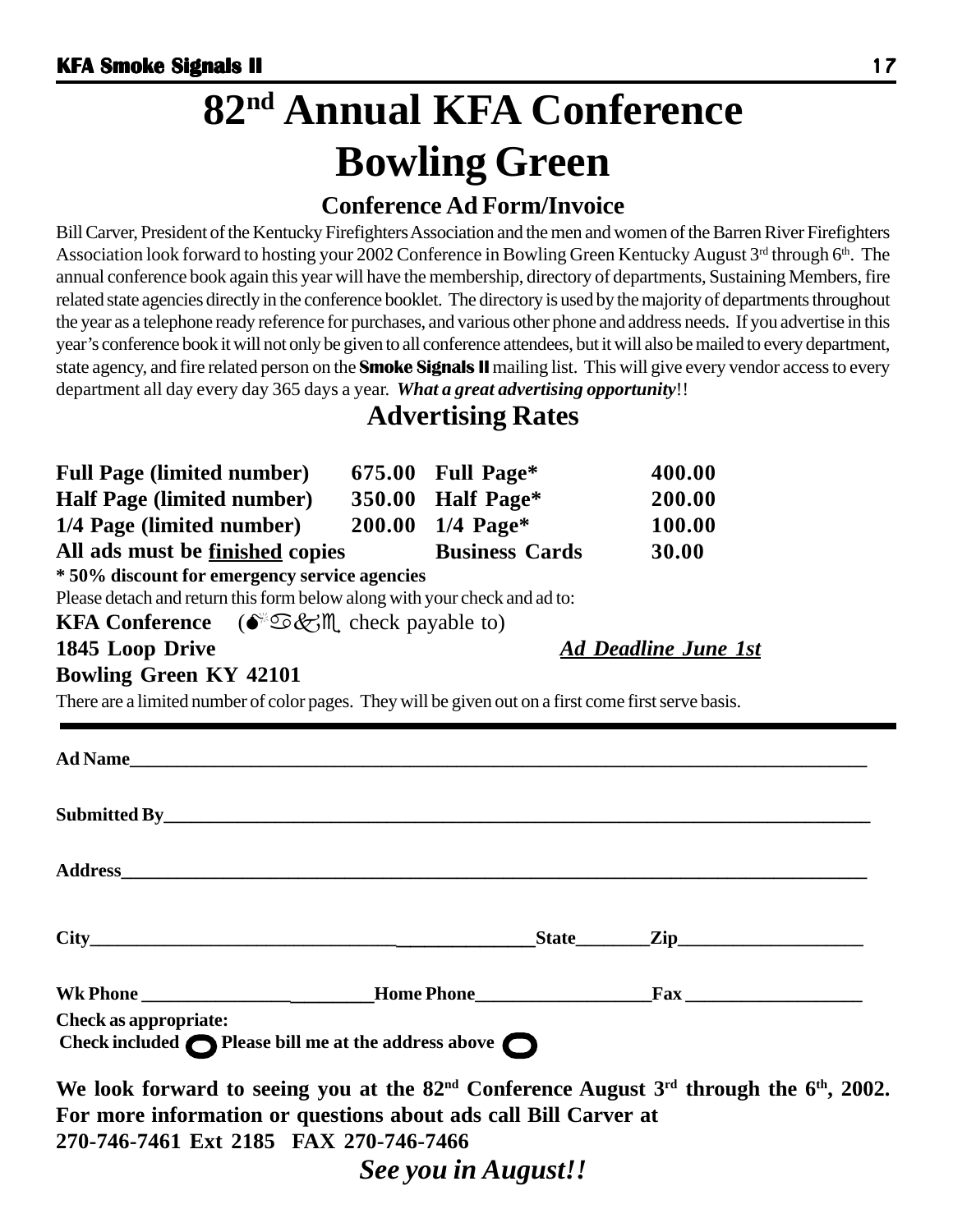## **Kentucky Firefighters Association Sustaining Members**

Please remember these members when you have purchasing needs.

| 10-33 EQUIPMENT, INC.<br>Craig and Teri Hiser<br>540 Peterson Rd · Cave City, KY 42127<br>877-678-1033 270-453-3473<br>Fax 270-453-3474<br>Web site: www.10-33.com                                                                                                                         | <b>Advanced Fire &amp; Rescue</b><br><b>Equipment Co. Inc.</b><br>Nick Gapinski<br>6633 Springvale Court<br>Newburg, IN 47630<br>800-853-7675 Fax 812-853-7676                                                                                                                                                                                                                                                                                                                                                 | <b>Akron Brass Company</b><br>Jeff Benson<br>P.O. Box 86<br>Wooster, OH 44691<br>216-264-5678<br>voice mail: 800-395-6245 box 8427                                         |  |
|--------------------------------------------------------------------------------------------------------------------------------------------------------------------------------------------------------------------------------------------------------------------------------------------|----------------------------------------------------------------------------------------------------------------------------------------------------------------------------------------------------------------------------------------------------------------------------------------------------------------------------------------------------------------------------------------------------------------------------------------------------------------------------------------------------------------|----------------------------------------------------------------------------------------------------------------------------------------------------------------------------|--|
| <b>Bluegrass Fire Equipment</b><br>John Baker<br>P.O. Box 23174<br>Lexington, KY 40523<br>800-526-8393<br>Fax 859-233-1167                                                                                                                                                                 | <b>Camp Safety of Louisville</b><br>David Joels<br>3707 Bardstown Rd . Suite 7<br>Louisville, KY 40218<br>502-479-8005<br>Fax 502-479-8002                                                                                                                                                                                                                                                                                                                                                                     | Commonwealth<br><b>Communication Systems, Inc.</b><br>Sam Owney<br>2347 Fortune Court . Suite 101<br>Lexington, KY 40509<br>859-293-1675 Fax 859-299-8130                  |  |
| <b>Comtronics Industrial</b><br><b>Communication Systems</b><br>David Fried Barry Jackson<br>2456 Fortune Drive<br>Lexington, KY 40509<br>800-264-6021  Fax 859-299-9334                                                                                                                   | <b>Dill's Fire &amp; Safety</b><br><b>Equipment Company, Inc.</b><br><b>Steven Dill</b><br>P.O. Box 337<br>Ravenwood, WV 26164<br>800-624-1964 Fax 304-273-3463                                                                                                                                                                                                                                                                                                                                                | Division of<br><b>Emergency Management</b><br>W.R. Padgett<br>EOC Bldg. Boone Center<br>Frankfort, KY 40601<br>502-564-8682  Fax 502-654-6251                              |  |
| <b>Emergency One</b><br><b>Bob Burns</b><br>629 Shelby Street<br>Lexington, KY 40505<br>800-444-3473 Fax 859-255-5536                                                                                                                                                                      | <b>Emergency Equipment</b><br>Mike Brady<br>P.O. Box 75321<br>Cincinnati, OH 45275<br>859-371-7001 Fax 859-371-7003                                                                                                                                                                                                                                                                                                                                                                                            | <b>Emergency Service</b><br><b>Insurance Program</b><br><b>Peter Feid</b><br>20 Church Street<br>Cortland, NY 13045<br>800-822-3747 Fax 607-756-5051                       |  |
| <b>EMS USA</b><br>Chip Brake<br>P.O. Box 99<br>Shepherdsville, KY 40165<br>800-264-2401  Fax 502-543-5032                                                                                                                                                                                  | <b>Fire Apparatus DIV SDC</b><br><b>Bob Stark</b><br>8009 Beulah Church Road<br>Louisville, KY 40291<br>502-239-3120                                                                                                                                                                                                                                                                                                                                                                                           | <b>Fire Department</b><br><b>Service &amp; Supply</b><br>Al Sutt<br>P.O. Box 20207<br>Louisville, KY 40250<br>800-321-6965 Fax 502-491-1487                                |  |
| Gall's<br><b>Phil Scheible</b><br>2470 Paulmbo Dr . P.O. Box 5465<br>Lexington, KY 40555<br>800-477-7766                                                                                                                                                                                   | <b>High Tech Rescue</b><br>James Riddle, Jr.<br>250 Rockbridge Road<br>Shelbyville, KY 40065<br>888-848-6144<br>Local 502-633-0149 Fax 502-633-0659                                                                                                                                                                                                                                                                                                                                                            | <b>Hilliard Enhanced</b><br><b>Learning Programs (HELP)</b><br><b>Mike Hilliard</b><br>6600 Ken Carla Drive<br>Prospect, KY 40059-9310<br>502-291-4357    Fax 502-228-4357 |  |
| Jack L. Slagle Fire Equipment · Jack Slagle<br>Main Office: 1100 Bill Tuck Hwy, S Boston, VA 24592<br>P804-575-7905 1-800-446-8896 F804-572-3373<br>E-Mail: slaglefire@slaglefire.com<br>WebSite: www.slaglefire.com<br>Branch Office: 1818 Old Dunbar Rd<br>Cayce (W. Columbia), SC 29171 | Kentucky Fire Commission - State Fire Rescue Training<br>Executive Director: Larry J. Collier<br>Division Directors: Steve Calhoun & Walter Lage<br>2750 Research Park Dr. - Barn Annex . P.O. Box 14092 . Lexington, KY 40512<br>(859) 246-3484 Fax<br>(800) 782-6823<br>The mission of the Fire Commission is to strengthen, upgrade and improve<br>the fire service for the citizens and industry of the commonwealth through<br>standardized education, training, communication and distribution of funds. |                                                                                                                                                                            |  |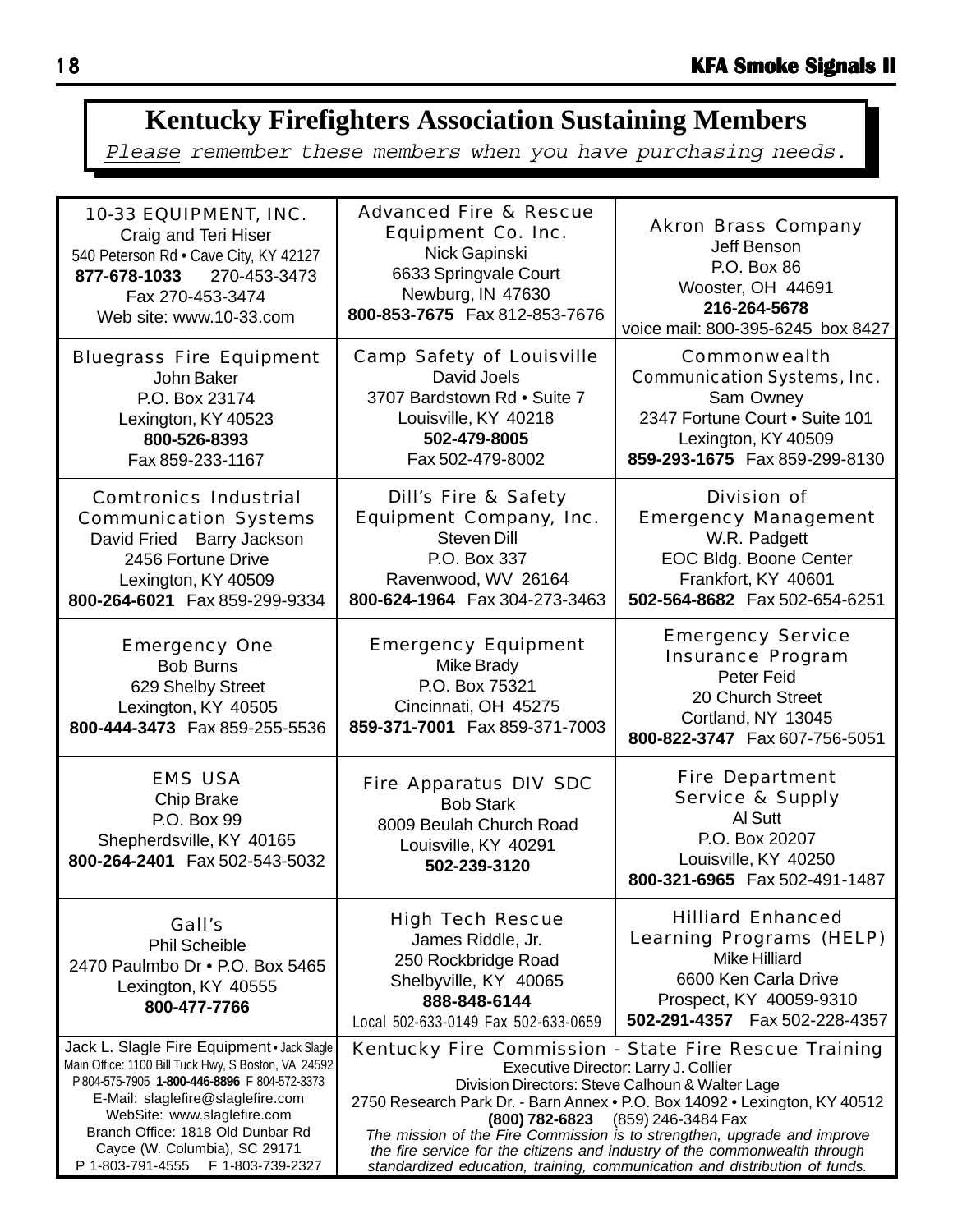## **Kentucky Firefighters Association Sustaining Members**

Please remember these members when you have purchasing needs.

| <b>GovernmentFirst</b><br>James M. Everett<br>100 Consumer Lane<br>Frankfort, KY 40601<br>Toll Free 888-873-5280<br>Local 502-875-0045<br>Fax 502-875-0080 | <b>Kentucky Public</b><br><b>Entity Programs / VFIS</b><br><b>Steve Sierveld</b><br>P.O. Box 17374 . Dixie Branch<br>Edgewood, KY 41017<br>800-753-6734    Fax 859-331-4937     | Kentucky State Fire Marshal<br>Dave Manley<br>1047 US 127 South<br>Frankfort, KY 40601<br>502-564-3626 Fax 502-564-6799              |
|------------------------------------------------------------------------------------------------------------------------------------------------------------|---------------------------------------------------------------------------------------------------------------------------------------------------------------------------------|--------------------------------------------------------------------------------------------------------------------------------------|
| Louis & Henry Group<br>Joy DeMoss<br>101 South Eighth Street<br>Louisville, KY 40202<br>502-589-5010 Fax 502-584-2820                                      | <b>MCA Incorporated</b><br><b>Tara Hardwick</b><br>845 4th Avenue . Suite 405<br>Huntington, WV 25701<br>800-676-4785 Fax 304-522-4222                                          | <b>McCord Emergency Lighting</b><br>Mike McCord<br>525 Brookwater<br>Lexington, KY 40515<br>859-271-4311  Fax 859-273-1511           |
| <b>McCoy Miller</b><br>Brad Conover - Randy Herron<br>108 Ronaldson Court<br>Campbellsville, KY 42718<br>270-465-7642  Fax 270-384-5328                    | <b>MSA</b><br><b>Mark Gustafson</b><br>5404 Seaton Lane<br>Louisville, KY 40291<br>Phone/Fax 502-239-7223                                                                       | <b>Orr Safety</b><br>Dave Goldsmith<br>P.O. Box 16326<br>Louisville, KY 40258<br>800-669-1677<br>Fax 800-800-6774                    |
| <b>Parr Emergency</b><br>Products Sales, Inc.<br>Lisa Wright<br>P.O. Box 300<br>Gallaway, OH 43119<br>800-282-7904 Fax 614-878-3779                        | <b>Public Safety</b><br>Equipment Company, Inc.<br><b>Dennis Downes</b><br>9616 Seaton Brooke Lane<br>Louisville, KY 40291<br>502-239-2006 Fax 502-239-3322                     | <b>Rugged Wear</b><br>Debrah Winkle<br>206 Big Hill Avenue<br>Richmond, KY 40475<br>606-623-1135                                     |
| <b>Service Plus/</b><br><b>Dill's Fire &amp; Safety</b><br>Jim Davis<br>P.O. Box 673<br>Winchester, KY 40392<br>Phone/Fax 859-744-5949                     | <b>Southeastern</b><br><b>Emergency Equipment</b><br>Rob Waller<br>P.O. Box 1196<br>Wake Forest, NC 27588<br>800-334-6656 Fax 888-556-1048                                      | <b>Summit Fire Apparatus</b><br>Joe Messmer<br>P.O. Box 17128<br>Edgewood, KY 41017<br>859-331-0360 Fax 859-331-0399                 |
| Survivar Inc.<br><b>Gary Gray</b><br>3001 S. Susan Street<br>Santa Ann, CA 92704<br>714-545-0410 Fax 714-850-0299                                          | <b>Throughbred</b><br>Air Systems, Inc.<br><b>Mike Stone</b><br>208 Westmoreland Way<br>Lexington, KY 40324<br>Phone/Fax 502-863-6442                                           | Vogelpohl Fire Equipment, Inc.<br>William Vogelpohl<br>2756 Circleport Drive<br>Erlanger, KY 41018<br>800-797-8317  Fax 859-282-1550 |
| <b>Wynn Fire Equipment</b><br>Charles & Kathy Wynn<br>P.O. Box 269<br>Woodbine, KY 40771<br>606-523-9269 Fax 606-523-0591                                  | <b>Public Entity Insurance Inc.</b><br><b>Roeding Group Companies</b><br>2525 Harrodsburg Rd · Suite 220<br>Lexington, KY 40504<br>Toll Free 1-888-696-9620<br>Fax 859-296-4583 | To advertise in this space<br>in the next issue of<br>Smoke Signals II<br>contact Bryant Stiles<br>at 888-306-8015                   |